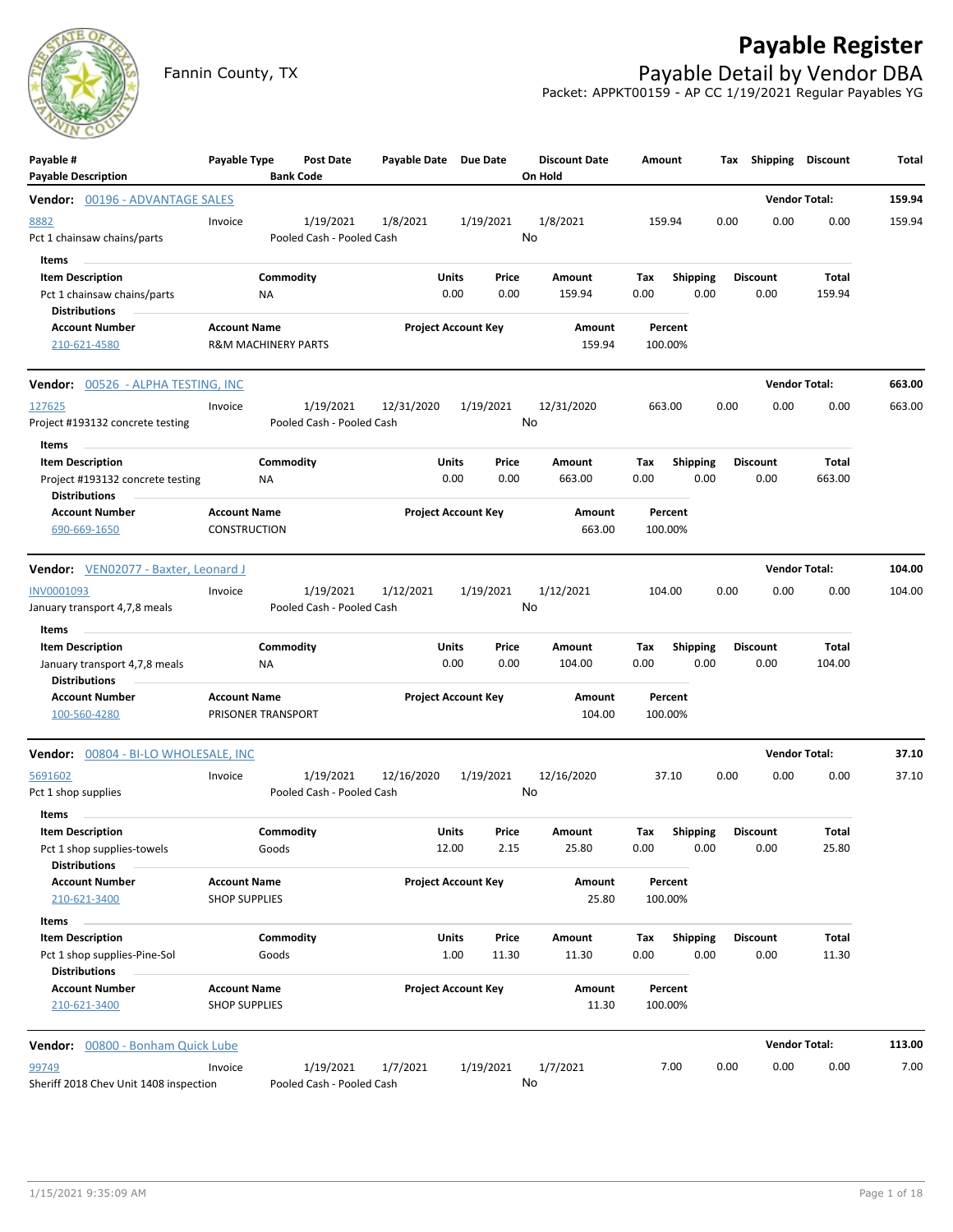| <b>Payable Register</b>                                                                    |                                             |                        |                                        |                       |               |                            |                                 |                    |                         |      |                         |                   | Packet: APPKT00159 - AP CC 1/19/2021 Regular Payables YG |
|--------------------------------------------------------------------------------------------|---------------------------------------------|------------------------|----------------------------------------|-----------------------|---------------|----------------------------|---------------------------------|--------------------|-------------------------|------|-------------------------|-------------------|----------------------------------------------------------|
| Payable #<br><b>Payable Description</b>                                                    | Payable Type                                | <b>Bank Code</b>       | <b>Post Date</b>                       | Payable Date Due Date |               |                            | <b>Discount Date</b><br>On Hold | Amount             |                         |      | Tax Shipping Discount   |                   | Total                                                    |
| Items                                                                                      |                                             |                        |                                        |                       |               |                            |                                 |                    |                         |      |                         |                   |                                                          |
| <b>Item Description</b><br>Sheriff 2018 Chev Unit 1408 inspection<br><b>Distributions</b>  |                                             | Commodity<br>NA        |                                        |                       | Units<br>0.00 | Price<br>0.00              | Amount<br>7.00                  | Tax<br>0.00        | <b>Shipping</b><br>0.00 |      | <b>Discount</b><br>0.00 | Total<br>7.00     |                                                          |
| <b>Account Number</b><br>100-560-4540                                                      | <b>Account Name</b>                         | R & M AUTOMOBILES      |                                        |                       |               | <b>Project Account Key</b> | Amount<br>7.00                  | Percent<br>100.00% |                         |      |                         |                   |                                                          |
| 99896                                                                                      | Invoice                                     |                        | 1/19/2021                              | 1/11/2021             |               | 1/19/2021                  | 1/11/2021                       | 52.00              |                         | 0.00 | 0.00                    | 0.00              | 52.00                                                    |
| Sheriff 2019 Ford Unit 4616 tire mount                                                     |                                             |                        | Pooled Cash - Pooled Cash              |                       |               |                            | No                              |                    |                         |      |                         |                   |                                                          |
| Items<br><b>Item Description</b>                                                           |                                             | Commodity              |                                        |                       | Units         | Price                      | Amount                          | Tax                | <b>Shipping</b>         |      | <b>Discount</b>         | Total             |                                                          |
| Sheriff 2019 Ford Unit 4616 tire mount<br><b>Distributions</b>                             |                                             | <b>NA</b>              |                                        |                       | 0.00          | 0.00                       | 52.00                           | 0.00               | 0.00                    |      | 0.00                    | 52.00             |                                                          |
| <b>Account Number</b><br>100-560-4540                                                      | <b>Account Name</b>                         | R & M AUTOMOBILES      |                                        |                       |               | <b>Project Account Key</b> | Amount<br>52.00                 | Percent<br>100.00% |                         |      |                         |                   |                                                          |
| 99994                                                                                      | Invoice                                     |                        | 1/19/2021                              | 1/12/2021             |               | 1/19/2021                  | 1/12/2021                       | 54.00              |                         | 0.00 | 0.00                    | 0.00              | 54.00                                                    |
| Sheriff 2011 Chev Unit 5514 oil change/inspect                                             |                                             |                        | Pooled Cash - Pooled Cash              |                       |               |                            | No                              |                    |                         |      |                         |                   |                                                          |
| Items<br><b>Item Description</b>                                                           |                                             | Commodity              |                                        |                       | Units         | Price                      | Amount                          | Tax                | <b>Shipping</b>         |      | <b>Discount</b>         | Total             |                                                          |
| Sheriff 2011 Chev Unit 5514 oil change/in NA<br><b>Distributions</b>                       |                                             |                        |                                        |                       | 0.00          | 0.00                       | 54.00                           | 0.00               | 0.00                    |      | 0.00                    | 54.00             |                                                          |
| <b>Account Number</b><br>100-560-4540                                                      | <b>Account Name</b>                         | R & M AUTOMOBILES      |                                        |                       |               | <b>Project Account Key</b> | Amount<br>54.00                 | Percent<br>100.00% |                         |      |                         |                   |                                                          |
| Vendor: 00046 - BONHAM, CITY OF                                                            |                                             |                        |                                        |                       |               |                            |                                 |                    |                         |      | <b>Vendor Total:</b>    |                   | 61,666.67                                                |
| <b>INV0001106</b>                                                                          | Invoice                                     |                        | 1/19/2021                              | 1/15/2021             |               | 1/19/2021                  | 1/15/2021                       | 61,666.67          |                         | 0.00 | 0.00                    | 0.00              | 61,666.67                                                |
| Jan 2021 EMS contract<br>Items                                                             |                                             |                        | Pooled Cash - Pooled Cash              |                       |               |                            | No                              |                    |                         |      |                         |                   |                                                          |
| <b>Item Description</b>                                                                    |                                             | Commodity              |                                        |                       | Units         | Price                      | Amount                          | Tax                | <b>Shipping</b>         |      | <b>Discount</b>         | Total             |                                                          |
| Jan 2021 EMS contract<br><b>Distributions</b>                                              |                                             | ΝA                     |                                        |                       | 0.00          | 0.00                       | 61,666.67                       | 0.00               | 0.00                    |      | 0.00                    | 61,666.67         |                                                          |
| <b>Account Number</b><br>100-540-4170                                                      | <b>Account Name</b><br><b>EMS SERVICE</b>   |                        |                                        |                       |               | <b>Project Account Key</b> | Amount<br>61,666.67             | Percent<br>100.00% |                         |      |                         |                   |                                                          |
| <b>Vendor: 00725 - BRANNAN, QUIENCY SMITH</b>                                              |                                             |                        |                                        |                       |               |                            |                                 |                    |                         |      | <b>Vendor Total:</b>    |                   | 248.00                                                   |
| INV0001088<br>CR-20-27672 Bilbrey Dst Ct                                                   | Invoice                                     |                        | 1/19/2021<br>Pooled Cash - Pooled Cash | 12/20/2020            |               | 1/19/2021                  | 12/20/2020<br>No                | 248.00             |                         | 0.00 | 0.00                    | 0.00              | 248.00                                                   |
| Items                                                                                      |                                             |                        |                                        |                       |               |                            |                                 |                    |                         |      |                         |                   |                                                          |
| <b>Item Description</b><br>CR-20-27672 Bilbrey Dst Ct<br><b>Distributions</b>              |                                             | Commodity<br>ΝA        |                                        |                       | Units<br>0.00 | Price<br>0.00              | Amount<br>248.00                | Tax<br>0.00        | <b>Shipping</b><br>0.00 |      | <b>Discount</b><br>0.00 | Total<br>248.00   |                                                          |
| <b>Account Number</b><br>100-435-4370                                                      | <b>Account Name</b><br><b>ATTORNEY FEES</b> |                        |                                        |                       |               | <b>Project Account Key</b> | Amount<br>248.00                | Percent<br>100.00% |                         |      |                         |                   |                                                          |
| <b>Vendor:</b> 00406 - BRAZOS TRAILER MANUFACTURING LLC                                    |                                             |                        |                                        |                       |               |                            |                                 |                    |                         |      | <b>Vendor Total:</b>    |                   | 3,000.00                                                 |
| 10009055<br>Pct 2 2021 belly dump lease 6 mo. #4597                                        | Invoice                                     |                        | 1/19/2021<br>Pooled Cash - Pooled Cash | 1/6/2021              |               | 1/19/2021                  | 1/6/2021<br>No                  | 3,000.00           |                         | 0.00 | 0.00                    | 0.00              | 3,000.00                                                 |
| Items                                                                                      |                                             |                        |                                        |                       |               |                            |                                 |                    |                         |      |                         |                   |                                                          |
| <b>Item Description</b><br>Pct 2 2021 belly dump lease 6 mo. #4597<br><b>Distributions</b> |                                             | Commodity<br>NA        |                                        |                       | Units<br>0.00 | Price<br>0.00              | Amount<br>3,000.00              | Tax<br>0.00        | Shipping<br>0.00        |      | <b>Discount</b><br>0.00 | Total<br>3,000.00 |                                                          |
| <b>Account Number</b><br>220-622-4600                                                      | <b>Account Name</b>                         | EQUIPMENT RENTAL/LEASE |                                        |                       |               | <b>Project Account Key</b> | Amount<br>3,000.00              | Percent<br>100.00% |                         |      |                         |                   |                                                          |
| <b>Vendor: 00475 - COUNTY TRASH SERVICE</b>                                                |                                             |                        |                                        |                       |               |                            |                                 |                    |                         |      | <b>Vendor Total:</b>    |                   | 70.00                                                    |
| <b>INV0001094</b>                                                                          | Invoice                                     |                        | 1/19/2021                              | 1/11/2021             |               | 1/19/2021                  | 1/11/2021                       | 70.00              |                         | 0.00 | 0.00                    | 0.00              | 70.00                                                    |
| Lake Fannin Jan 2021 trash                                                                 |                                             |                        | Pooled Cash - Pooled Cash              |                       |               |                            | No                              |                    |                         |      |                         |                   |                                                          |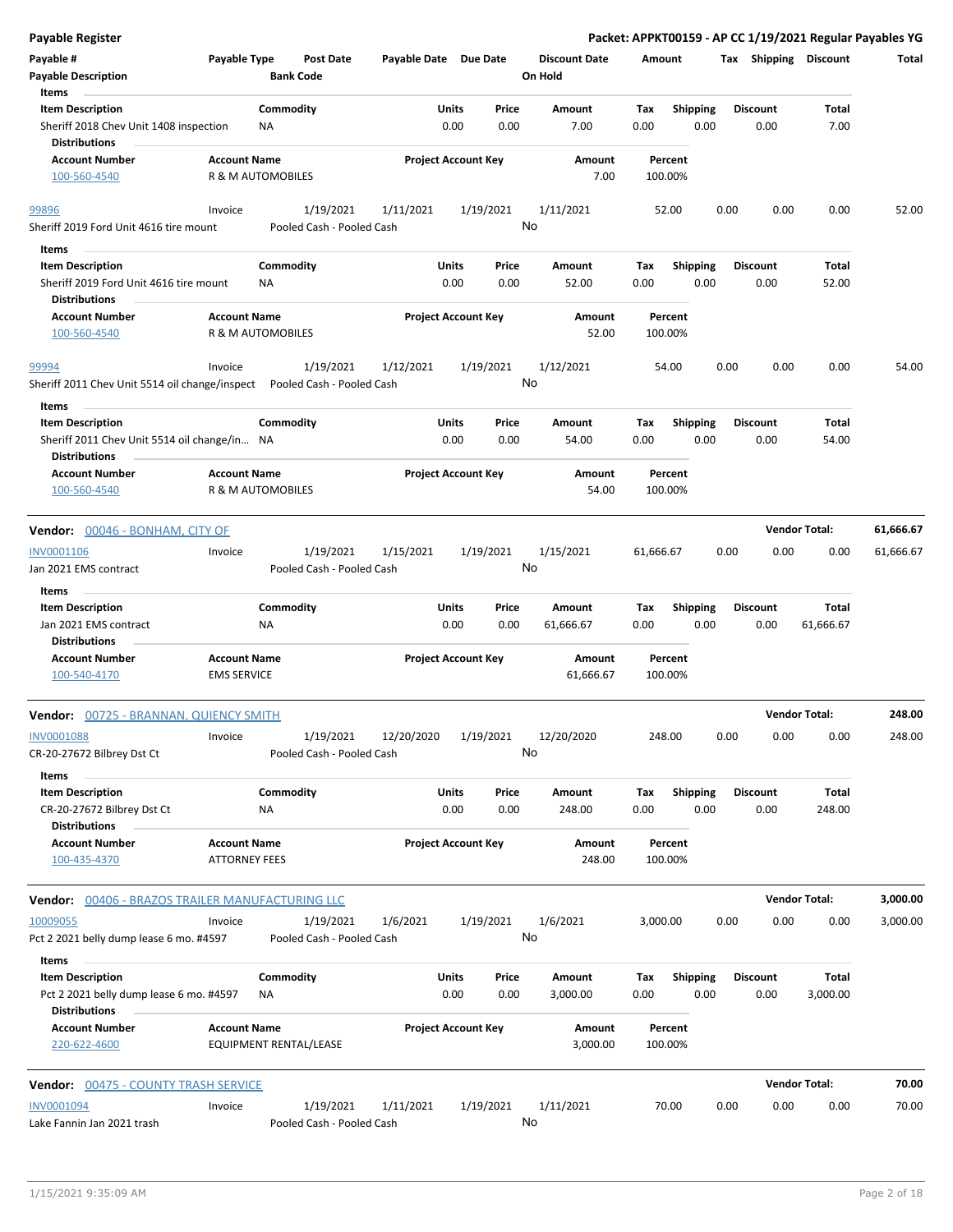| <b>Payable Register</b>                                  |                                |                                        |                       |                            |    |                      |          |                         |      |                       |                      | Packet: APPKT00159 - AP CC 1/19/2021 Regular Payables YG |
|----------------------------------------------------------|--------------------------------|----------------------------------------|-----------------------|----------------------------|----|----------------------|----------|-------------------------|------|-----------------------|----------------------|----------------------------------------------------------|
| Payable #                                                | Payable Type                   | <b>Post Date</b>                       | Payable Date Due Date |                            |    | <b>Discount Date</b> | Amount   |                         |      | Tax Shipping Discount |                      | Total                                                    |
| <b>Payable Description</b>                               | <b>Bank Code</b>               |                                        |                       |                            |    | On Hold              |          |                         |      |                       |                      |                                                          |
| Items                                                    |                                |                                        |                       |                            |    |                      |          |                         |      |                       |                      |                                                          |
| <b>Item Description</b>                                  | Commodity                      |                                        |                       | Price<br>Units             |    | Amount               | Tax      | <b>Shipping</b>         |      | <b>Discount</b>       | Total                |                                                          |
| Lake Fannin Jan 2021 trash                               | NA                             |                                        |                       | 0.00<br>0.00               |    | 70.00                | 0.00     | 0.00                    |      | 0.00                  | 70.00                |                                                          |
| <b>Distributions</b>                                     |                                |                                        |                       |                            |    |                      |          |                         |      |                       |                      |                                                          |
| <b>Account Number</b>                                    | <b>Account Name</b>            |                                        |                       | <b>Project Account Key</b> |    | Amount               |          | Percent                 |      |                       |                      |                                                          |
| 850-520-4430                                             | <b>TRASH PICK UP</b>           |                                        |                       |                            |    | 70.00                |          | 100.00%                 |      |                       |                      |                                                          |
| <b>Vendor: 00548 - DAILEY, JEFFREY</b>                   |                                |                                        |                       |                            |    |                      |          |                         |      |                       | <b>Vendor Total:</b> | 900.00                                                   |
| INV0001102                                               | Invoice                        | 1/19/2021                              | 12/9/2020             | 1/19/2021                  |    | 12/9/2020            | 300.00   |                         | 0.00 | 0.00                  | 0.00                 | 300.00                                                   |
| 50562 Stephens Co Ct@Law                                 |                                | Pooled Cash - Pooled Cash              |                       |                            | No |                      |          |                         |      |                       |                      |                                                          |
|                                                          |                                |                                        |                       |                            |    |                      |          |                         |      |                       |                      |                                                          |
| Items                                                    |                                |                                        |                       |                            |    |                      |          |                         |      |                       |                      |                                                          |
| <b>Item Description</b>                                  | Commodity                      |                                        |                       | Units<br>Price             |    | Amount               | Tax      | <b>Shipping</b><br>0.00 |      | <b>Discount</b>       | Total                |                                                          |
| 50562 Stephens Co Ct@Law<br><b>Distributions</b>         | ΝA                             |                                        |                       | 0.00<br>0.00               |    | 300.00               | 0.00     |                         |      | 0.00                  | 300.00               |                                                          |
| <b>Account Number</b>                                    |                                |                                        |                       | <b>Project Account Key</b> |    |                      |          | Percent                 |      |                       |                      |                                                          |
|                                                          | <b>Account Name</b>            |                                        |                       |                            |    | Amount<br>300.00     |          |                         |      |                       |                      |                                                          |
| 100-410-4240                                             | INDIGENT ATTORNEY FEES         |                                        |                       |                            |    |                      |          | 100.00%                 |      |                       |                      |                                                          |
|                                                          |                                |                                        |                       |                            |    |                      |          |                         | 0.00 | 0.00                  | 0.00                 | 300.00                                                   |
| INV0001103                                               | Invoice                        | 1/19/2021<br>Pooled Cash - Pooled Cash | 11/6/2020             | 1/19/2021                  | No | 11/6/2020            | 300.00   |                         |      |                       |                      |                                                          |
| 50719 Rodriguez Co Ct@Law                                |                                |                                        |                       |                            |    |                      |          |                         |      |                       |                      |                                                          |
| Items                                                    |                                |                                        |                       |                            |    |                      |          |                         |      |                       |                      |                                                          |
| <b>Item Description</b>                                  | Commodity                      |                                        |                       | Units<br>Price             |    | Amount               | Tax      | <b>Shipping</b>         |      | <b>Discount</b>       | Total                |                                                          |
| 50719 Rodriguez Co Ct@Law                                | ΝA                             |                                        |                       | 0.00<br>0.00               |    | 300.00               | 0.00     | 0.00                    |      | 0.00                  | 300.00               |                                                          |
| <b>Distributions</b>                                     |                                |                                        |                       |                            |    |                      |          |                         |      |                       |                      |                                                          |
| <b>Account Number</b>                                    | <b>Account Name</b>            |                                        |                       | <b>Project Account Key</b> |    | Amount               |          | Percent                 |      |                       |                      |                                                          |
| 100-410-4240                                             | <b>INDIGENT ATTORNEY FEES</b>  |                                        |                       |                            |    | 300.00               |          | 100.00%                 |      |                       |                      |                                                          |
| INV0001104                                               | Invoice                        | 1/19/2021                              | 11/6/2020             | 1/19/2021                  |    | 11/6/2020            | 300.00   |                         | 0.00 | 0.00                  | 0.00                 | 300.00                                                   |
| 50454 Barrett Co Ct@Law                                  |                                | Pooled Cash - Pooled Cash              |                       |                            | No |                      |          |                         |      |                       |                      |                                                          |
| Items                                                    |                                |                                        |                       |                            |    |                      |          |                         |      |                       |                      |                                                          |
| <b>Item Description</b>                                  | Commodity                      |                                        |                       | Units<br>Price             |    | Amount               | Tax      | <b>Shipping</b>         |      | <b>Discount</b>       | Total                |                                                          |
| 50454 Barrett Co Ct@Law                                  | NA                             |                                        |                       | 0.00<br>0.00               |    | 300.00               | 0.00     | 0.00                    |      | 0.00                  | 300.00               |                                                          |
| <b>Distributions</b>                                     |                                |                                        |                       |                            |    |                      |          |                         |      |                       |                      |                                                          |
| <b>Account Number</b>                                    | <b>Account Name</b>            |                                        |                       | <b>Project Account Key</b> |    | Amount               |          | Percent                 |      |                       |                      |                                                          |
| 100-410-4240                                             | <b>INDIGENT ATTORNEY FEES</b>  |                                        |                       |                            |    | 300.00               |          | 100.00%                 |      |                       |                      |                                                          |
| Vendor: 00009 - DOUBLE D TRUCK REPAIR                    |                                |                                        |                       |                            |    |                      |          |                         |      |                       | <b>Vendor Total:</b> | 548.32                                                   |
|                                                          |                                |                                        |                       |                            |    |                      |          |                         |      |                       |                      |                                                          |
| 11722                                                    | Invoice                        | 1/19/2021<br>Pooled Cash - Pooled Cash | 1/8/2021              | 1/19/2021                  | No | 1/8/2021             | 548.32   |                         | 0.00 | 0.00                  | 0.00                 | 548.32                                                   |
| Pct 3 2015 INTL radiator repair                          |                                |                                        |                       |                            |    |                      |          |                         |      |                       |                      |                                                          |
| Items                                                    |                                |                                        |                       |                            |    |                      |          |                         |      |                       |                      |                                                          |
| <b>Item Description</b>                                  | Commodity                      |                                        |                       | Units<br>Price             |    | Amount               | Tax      | Shipping                |      | Discount              | Total                |                                                          |
| Pct 3 2015 INTL radiator repair                          | ΝA                             |                                        |                       | 0.00<br>0.00               |    | 548.32               | 0.00     | 0.00                    |      | 0.00                  | 548.32               |                                                          |
| <b>Distributions</b>                                     |                                |                                        |                       |                            |    |                      |          |                         |      |                       |                      |                                                          |
| <b>Account Number</b>                                    | <b>Account Name</b>            |                                        |                       | <b>Project Account Key</b> |    | Amount               |          | Percent                 |      |                       |                      |                                                          |
| 220-622-4580                                             | <b>R&amp;M MACHINERY PARTS</b> |                                        |                       |                            |    | 548.32               |          | 100.00%                 |      |                       |                      |                                                          |
| <b>Vendor:</b> 00690 - ERGON ASPHALT AND EMULSIONS, INC. |                                |                                        |                       |                            |    |                      |          |                         |      |                       | <b>Vendor Total:</b> | 12,815.97                                                |
| 9402392274                                               | Invoice                        | 1/19/2021                              | 12/9/2020             | 1/19/2021                  |    | 12/9/2020            | 6,269.45 |                         | 0.00 | 0.00                  | 0.00                 | 6,269.45                                                 |
| Asphalt - CSS-1H                                         |                                | Pooled Cash - Pooled Cash              |                       |                            | No |                      |          |                         |      |                       |                      |                                                          |
|                                                          |                                |                                        |                       |                            |    |                      |          |                         |      |                       |                      |                                                          |
| Items                                                    |                                |                                        |                       |                            |    |                      |          |                         |      |                       |                      |                                                          |
| <b>Item Description</b>                                  | Commodity                      |                                        |                       | Units<br>Price             |    | Amount               | Tax      | <b>Shipping</b>         |      | Discount              | Total                |                                                          |
| Asphalt - CSS-1H                                         | ΝA                             |                                        |                       | 0.00<br>0.00               |    | 6,269.45             | 0.00     | 0.00                    |      | 0.00                  | 6,269.45             |                                                          |
| <b>Distributions</b>                                     |                                |                                        |                       |                            |    |                      |          |                         |      |                       |                      |                                                          |
| <b>Account Number</b>                                    | <b>Account Name</b>            |                                        |                       | <b>Project Account Key</b> |    | Amount               |          | Percent                 |      |                       |                      |                                                          |
| 240-624-3440                                             | R&B MAT. ASPHALT/RD OIL        |                                        |                       |                            |    | 6,269.45             |          | 100.00%                 |      |                       |                      |                                                          |
|                                                          |                                |                                        |                       |                            |    |                      |          |                         |      |                       |                      |                                                          |
| 9402394345                                               | Invoice                        | 1/19/2021                              | 12/14/2020            | 1/19/2021                  |    | 12/14/2020           | 6,276.52 |                         | 0.00 | 0.00                  | 0.00                 | 6,276.52                                                 |
| Asphalt CSS-1H                                           |                                | Pooled Cash - Pooled Cash              |                       |                            | No |                      |          |                         |      |                       |                      |                                                          |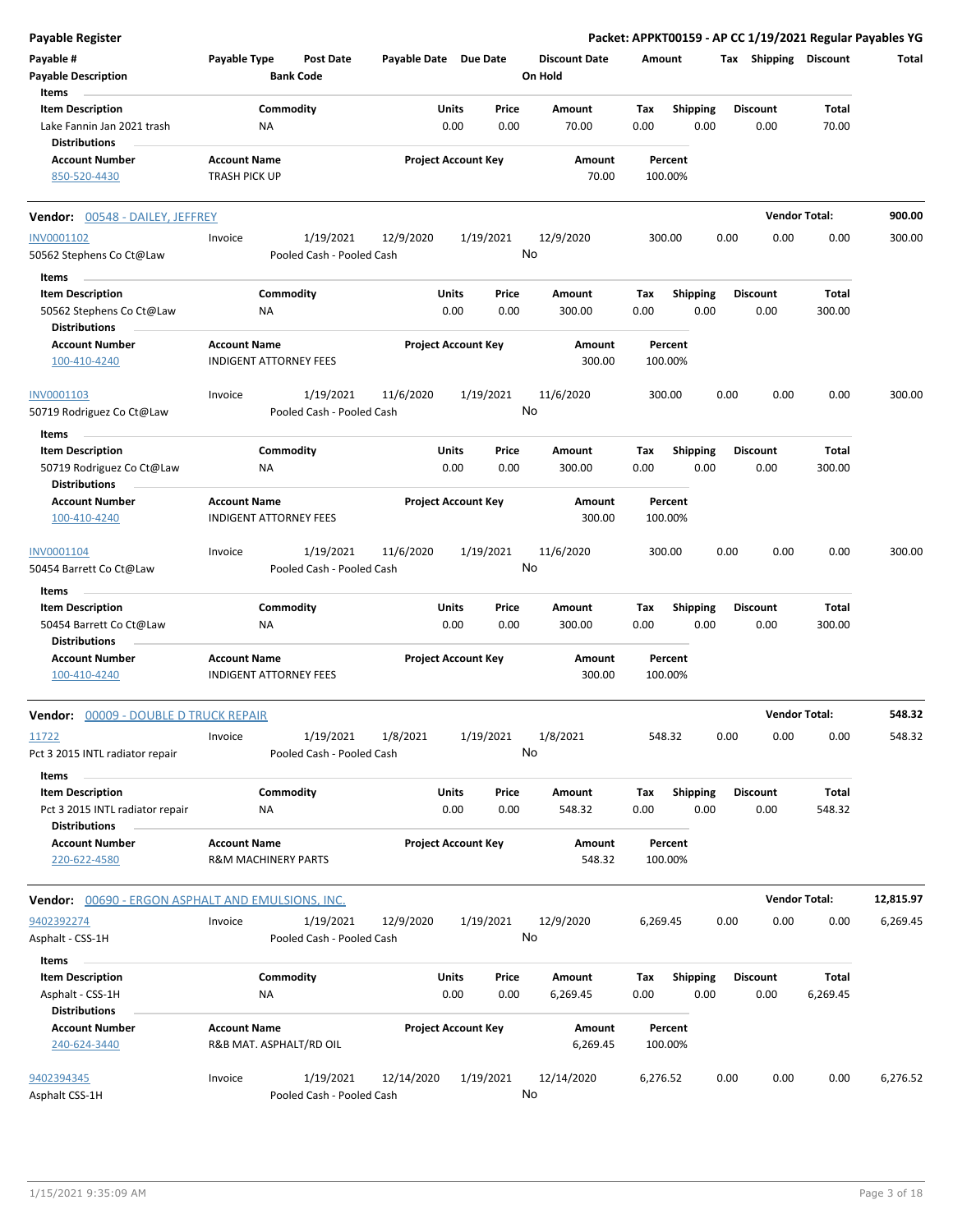| <b>Payable Register</b>                                                                                   |                                                     |                                        |                       |                            |               |                                 |             |                         |                 |                      | Packet: APPKT00159 - AP CC 1/19/2021 Regular Payables YG |          |
|-----------------------------------------------------------------------------------------------------------|-----------------------------------------------------|----------------------------------------|-----------------------|----------------------------|---------------|---------------------------------|-------------|-------------------------|-----------------|----------------------|----------------------------------------------------------|----------|
| Payable #<br><b>Payable Description</b>                                                                   | Payable Type                                        | <b>Post Date</b><br><b>Bank Code</b>   | Payable Date Due Date |                            |               | <b>Discount Date</b><br>On Hold | Amount      |                         |                 |                      | Tax Shipping Discount                                    | Total    |
| Items<br><b>Item Description</b><br>Asphalt CSS-1H<br><b>Distributions</b>                                |                                                     | Commodity<br>NA                        |                       | Units<br>0.00              | Price<br>0.00 | Amount<br>6,276.52              | Tax<br>0.00 | Shipping<br>0.00        | <b>Discount</b> | 0.00                 | Total<br>6,276.52                                        |          |
| <b>Account Number</b><br>220-622-3440                                                                     | <b>Account Name</b>                                 | R&B MAT. ASPHALT/RD OIL                |                       | <b>Project Account Key</b> |               | Amount<br>6,276.52              |             | Percent<br>100.00%      |                 |                      |                                                          |          |
| 9402396117<br>Asphalt - demurrage                                                                         | Invoice                                             | 1/19/2021<br>Pooled Cash - Pooled Cash | 12/17/2020            | 1/19/2021                  |               | 12/17/2020<br>No                | 270.00      |                         | 0.00            | 0.00                 | 0.00                                                     | 270.00   |
| Items<br><b>Item Description</b><br>Asphalt - demurrage<br><b>Distributions</b>                           |                                                     | Commodity<br>ΝA                        |                       | Units<br>0.00              | Price<br>0.00 | Amount<br>270.00                | Tax<br>0.00 | <b>Shipping</b><br>0.00 | <b>Discount</b> | 0.00                 | Total<br>270.00                                          |          |
| <b>Account Number</b><br>220-622-3440                                                                     | <b>Account Name</b>                                 | R&B MAT. ASPHALT/RD OIL                |                       | <b>Project Account Key</b> |               | Amount<br>270.00                |             | Percent<br>100.00%      |                 |                      |                                                          |          |
| Vendor: 00797 - FANNIN COUNTY TAX ASSESSOR-COL                                                            |                                                     |                                        |                       |                            |               |                                 |             |                         |                 | <b>Vendor Total:</b> |                                                          | 15.00    |
| INV0001089<br>Sheriff 2018 Chev Unit 1408 registration                                                    | Invoice                                             | 1/19/2021<br>Pooled Cash - Pooled Cash | 11/2/2020             | 1/19/2021                  | No            | 11/2/2020                       |             | 7.50                    | 0.00            | 0.00                 | 0.00                                                     | 7.50     |
| Items<br><b>Item Description</b><br>Sheriff 2018 Chev Unit 1408 registration<br><b>Distributions</b>      |                                                     | Commodity<br>ΝA                        |                       | Units<br>0.00              | Price<br>0.00 | Amount<br>7.50                  | Tax<br>0.00 | <b>Shipping</b><br>0.00 | <b>Discount</b> | 0.00                 | Total<br>7.50                                            |          |
| <b>Account Number</b><br>100-560-4540                                                                     | <b>Account Name</b><br>R & M AUTOMOBILES            |                                        |                       | <b>Project Account Key</b> |               | Amount<br>7.50                  |             | Percent<br>100.00%      |                 |                      |                                                          |          |
| INV0001097<br>Sheriff 2011 Chev Unit 5514 regist Plate CX2Z7 Pooled Cash - Pooled Cash                    | Invoice                                             | 1/19/2021                              | 1/13/2021             | 1/19/2021                  |               | 1/13/2021<br>No                 |             | 7.50                    | 0.00            | 0.00                 | 0.00                                                     | 7.50     |
| Items<br><b>Item Description</b><br>Sheriff 2011 Chev Unit 5514 regist Plate C NA<br><b>Distributions</b> |                                                     | Commodity                              |                       | Units<br>0.00              | Price<br>0.00 | Amount<br>7.50                  | Tax<br>0.00 | <b>Shipping</b><br>0.00 | <b>Discount</b> | 0.00                 | Total<br>7.50                                            |          |
| <b>Account Number</b><br>100-560-4540                                                                     | <b>Account Name</b><br><b>R &amp; M AUTOMOBILES</b> |                                        |                       | <b>Project Account Key</b> |               | Amount<br>7.50                  |             | Percent<br>100.00%      |                 |                      |                                                          |          |
| Vendor: 00074 - FROELICH, DR. JAMES E.                                                                    |                                                     |                                        |                       |                            |               |                                 |             |                         |                 | <b>Vendor Total:</b> |                                                          | 200.00   |
| INV0001092<br>12/21/20-1/20/21 Health officer                                                             | Invoice                                             | 1/19/2021<br>Pooled Cash - Pooled Cash | 1/13/2021             | 1/19/2021                  |               | 1/13/2021<br>No                 | 200.00      |                         | 0.00            | 0.00                 | 0.00                                                     | 200.00   |
| Items<br><b>Item Description</b><br>12/21/20-1/20/21 Health officer<br><b>Distributions</b>               |                                                     | Commodity<br>ΝA                        |                       | Units<br>0.00              | Price<br>0.00 | Amount<br>200.00                | Tax<br>0.00 | Shipping<br>0.00        | <b>Discount</b> | 0.00                 | Total<br>200.00                                          |          |
| <b>Account Number</b><br>100-641-1020                                                                     | <b>Account Name</b>                                 | SALARY APPOINTED OFFICIAL              |                       | <b>Project Account Key</b> |               | Amount<br>200.00                |             | Percent<br>100.00%      |                 |                      |                                                          |          |
| <b>Vendor:</b> 00236 - FUNCTION 4, LLC                                                                    |                                                     |                                        |                       |                            |               |                                 |             |                         |                 | <b>Vendor Total:</b> |                                                          | 114.68   |
| 70895403<br>108 E Sam Rayburn copier lease 1/1-31/21<br>Items                                             | Invoice                                             | 1/19/2021<br>Pooled Cash - Pooled Cash | 1/9/2021              | 1/19/2021                  | No            | 1/9/2021                        | 114.68      |                         | 0.00            | 0.00                 | 0.00                                                     | 114.68   |
| <b>Item Description</b><br>108 E Sam Rayburn copier lease 1/1-31/21<br><b>Distributions</b>               |                                                     | Commodity<br>ΝA                        |                       | <b>Units</b><br>0.00       | Price<br>0.00 | Amount<br>114.68                | Tax<br>0.00 | <b>Shipping</b><br>0.00 | <b>Discount</b> | 0.00                 | Total<br>114.68                                          |          |
| <b>Account Number</b><br>100-510-3150                                                                     | <b>Account Name</b><br><b>COPIER RENTAL</b>         |                                        |                       | <b>Project Account Key</b> |               | Amount<br>114.68                |             | Percent<br>100.00%      |                 |                      |                                                          |          |
| Vendor: 00413 - HUNT COUNTY LIVESTOCK IMPOUND LLC                                                         |                                                     |                                        |                       |                            |               |                                 |             |                         |                 | <b>Vendor Total:</b> |                                                          | 3,325.00 |
| <u>74</u><br>Estray Case # 20-01178 5 donkeys                                                             | Invoice                                             | 1/19/2021<br>Pooled Cash - Pooled Cash | 1/12/2021             | 1/19/2021                  |               | 1/12/2021<br>No                 | 3,325.00    |                         | 0.00            | 0.00                 | 0.00                                                     | 3,325.00 |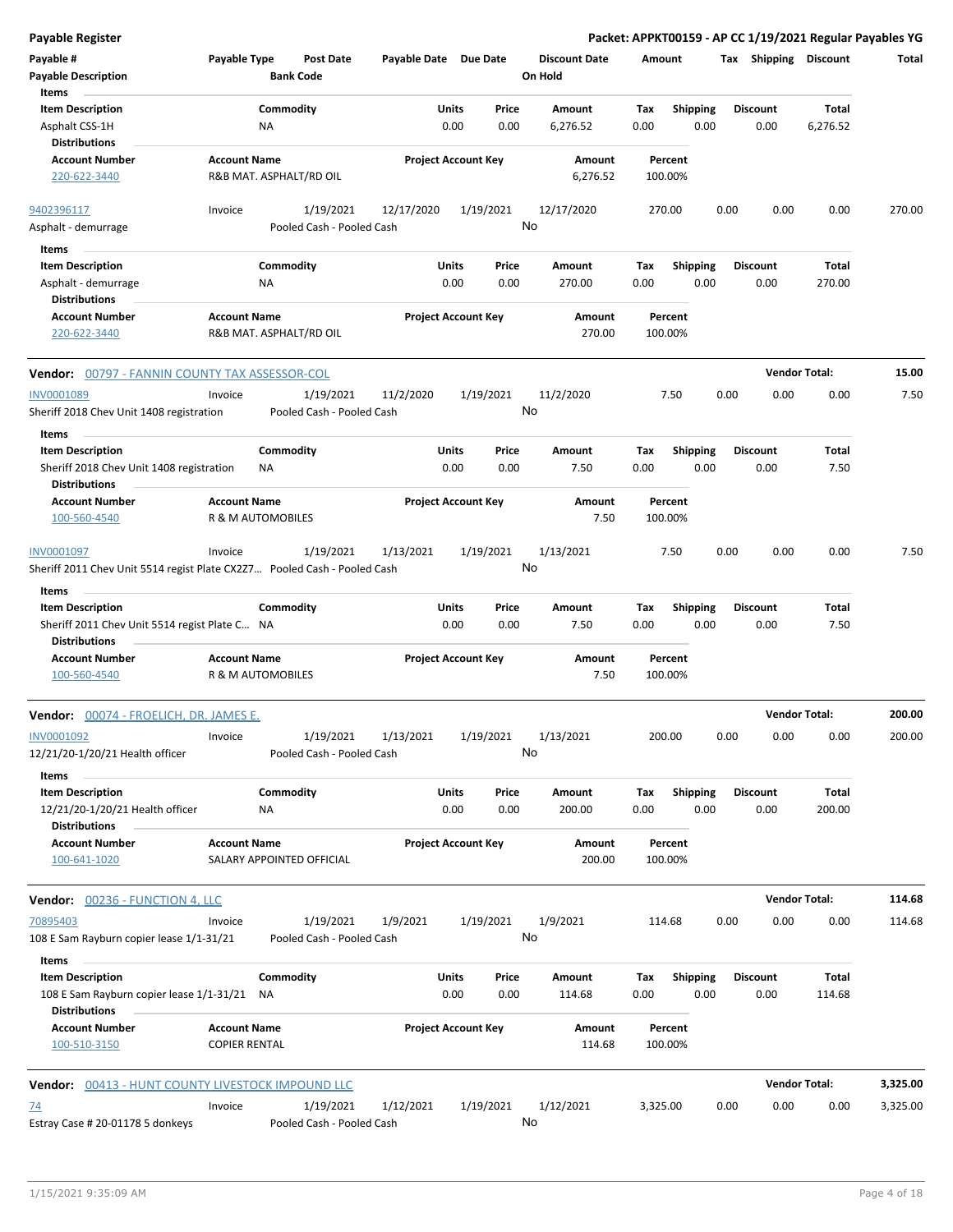| <b>Payable Register</b>                                                                    |                                               |                                        |                            |               |                   |                                 |             |                         |      |                         | Packet: APPKT00159 - AP CC 1/19/2021 Regular Payables YG |          |
|--------------------------------------------------------------------------------------------|-----------------------------------------------|----------------------------------------|----------------------------|---------------|-------------------|---------------------------------|-------------|-------------------------|------|-------------------------|----------------------------------------------------------|----------|
| Payable #<br><b>Payable Description</b>                                                    | Payable Type                                  | <b>Post Date</b><br><b>Bank Code</b>   | Payable Date Due Date      |               |                   | <b>Discount Date</b><br>On Hold | Amount      |                         |      |                         | Tax Shipping Discount                                    | Total    |
| Items                                                                                      |                                               |                                        |                            |               |                   |                                 |             |                         |      |                         |                                                          |          |
| <b>Item Description</b><br>Estray Case # 20-01178 5 donkeys<br><b>Distributions</b>        |                                               | Commodity<br>NA                        |                            | Units<br>0.00 | Price<br>0.00     | Amount<br>3,325.00              | Tax<br>0.00 | <b>Shipping</b><br>0.00 |      | Discount<br>0.00        | Total<br>3,325.00                                        |          |
| <b>Account Number</b>                                                                      | <b>Account Name</b>                           |                                        | <b>Project Account Key</b> |               |                   | Amount                          |             | Percent                 |      |                         |                                                          |          |
| 100-560-4320                                                                               |                                               | IMPOUNDMENT OF ESTRAY LIVESTO          |                            |               |                   | 3,325.00                        |             | 100.00%                 |      |                         |                                                          |          |
| Vendor: 00378 - JPMORGAN CHASE BANK NA                                                     |                                               |                                        |                            |               |                   |                                 |             |                         |      |                         | <b>Vendor Total:</b>                                     | 4,962.57 |
| INV0001091<br>Credit card ending on 1/5/21                                                 | Invoice                                       | 1/19/2021<br>Pooled Cash - Pooled Cash | 1/5/2021                   |               | 1/19/2021         | 1/5/2021<br>No                  | 4,962.57    |                         | 0.00 | 0.00                    | 0.00                                                     | 4,962.57 |
| Items                                                                                      |                                               |                                        |                            |               |                   |                                 |             |                         |      |                         |                                                          |          |
| <b>Item Description</b><br>Credit card ending on 1/5/21<br><b>Distributions</b>            |                                               | Commodity<br>ΝA                        |                            | Units<br>0.00 | Price<br>0.00     | Amount<br>337.24                | Tax<br>0.00 | <b>Shipping</b><br>0.00 |      | <b>Discount</b><br>0.00 | Total<br>337.24                                          |          |
| <b>Account Number</b>                                                                      | <b>Account Name</b>                           |                                        | <b>Project Account Key</b> |               |                   | Amount                          |             | Percent                 |      |                         |                                                          |          |
| 100-560-4280<br>Items                                                                      |                                               | PRISONER TRANSPORT                     |                            |               |                   | 337.24                          |             | 100.00%                 |      |                         |                                                          |          |
| <b>Item Description</b>                                                                    |                                               | Commodity                              |                            | Units         | Price             | Amount                          | Tax         | <b>Shipping</b>         |      | Discount                | Total                                                    |          |
| Credit card ending on 1/5/21 Indentogo<br><b>Distributions</b>                             |                                               | NA                                     |                            | 0.00          | 0.00              | 38.25                           | 0.00        | 0.00                    |      | 0.00                    | 38.25                                                    |          |
| <b>Account Number</b><br>120-411-3100                                                      | <b>Account Name</b><br><b>OFFICE SUPPLIES</b> |                                        | <b>Project Account Key</b> |               |                   | Amount<br>38.25                 |             | Percent<br>100.00%      |      |                         |                                                          |          |
| Items                                                                                      |                                               |                                        |                            |               |                   |                                 |             |                         |      |                         |                                                          |          |
| <b>Item Description</b><br>Credit card ending on 1/5/21 TAC registrat NA                   |                                               | Commodity                              |                            | Units<br>0.00 | Price<br>0.00     | Amount<br>250.00                | Tax<br>0.00 | <b>Shipping</b><br>0.00 |      | <b>Discount</b><br>0.00 | Total<br>250.00                                          |          |
| <b>Distributions</b><br><b>Account Number</b><br>100-403-4270                              | <b>Account Name</b>                           | OUT OF COUNTY TRAVEL/TRAINING          | <b>Project Account Key</b> |               |                   | Amount<br>250.00                |             | Percent<br>100.00%      |      |                         |                                                          |          |
| Items                                                                                      |                                               |                                        |                            |               |                   |                                 |             |                         |      |                         |                                                          |          |
| <b>Item Description</b>                                                                    |                                               | Commodity                              |                            | Units         | Price             | Amount                          | Tax         | <b>Shipping</b>         |      | <b>Discount</b>         | Total                                                    |          |
| Credit card ending on 1/5/21 TAC dues<br><b>Distributions</b>                              |                                               | NA                                     |                            | 0.00          | 0.00              | 175.00                          | 0.00        | 0.00                    |      | 0.00                    | 175.00                                                   |          |
| <b>Account Number</b><br>100-403-4810                                                      | <b>Account Name</b><br><b>DUES</b>            |                                        | <b>Project Account Key</b> |               |                   | Amount<br>175.00                |             | Percent<br>100.00%      |      |                         |                                                          |          |
| Items                                                                                      |                                               |                                        |                            |               |                   | Amount                          |             |                         |      |                         |                                                          |          |
| <b>Item Description</b><br>Credit card ending on 1/5/21 BPS ammo<br><b>Distributions</b>   |                                               | Commodity<br>ΝA                        |                            | Units<br>0.00 | Price<br>$0.00\,$ | 399.50                          | Тах<br>0.00 | <b>Shipping</b><br>0.00 |      | <b>Discount</b><br>0.00 | <b>Total</b><br>399.50                                   |          |
| <b>Account Number</b><br>100-560-3200                                                      | <b>Account Name</b>                           | <b>WEAPONS SUPPLIES</b>                | <b>Project Account Key</b> |               |                   | Amount<br>399.50                |             | Percent<br>100.00%      |      |                         |                                                          |          |
| Items                                                                                      |                                               |                                        |                            |               |                   |                                 |             |                         |      |                         |                                                          |          |
| <b>Item Description</b>                                                                    |                                               | Commodity                              |                            | Units         | Price             | Amount                          | Тах         | <b>Shipping</b>         |      | <b>Discount</b>         | Total                                                    |          |
| Credit card ending on 1/5/21 Miradore<br><b>Distributions</b>                              |                                               | NA                                     |                            | 0.00          | 0.00              | 3.00                            | 0.00        | 0.00                    |      | 0.00                    | 3.00                                                     |          |
| <b>Account Number</b><br>100-503-5740                                                      | <b>Account Name</b>                           | COMPUTER/WEB SOFTWARE                  | <b>Project Account Key</b> |               |                   | Amount<br>3.00                  |             | Percent<br>100.00%      |      |                         |                                                          |          |
| Items                                                                                      |                                               |                                        |                            |               |                   |                                 |             |                         |      |                         |                                                          |          |
| <b>Item Description</b><br>Credit card ending on 1/5/21 AKE safety<br><b>Distributions</b> |                                               | Commodity<br>NA                        |                            | Units<br>0.00 | Price<br>0.00     | Amount<br>1,500.00              | Tax<br>0.00 | <b>Shipping</b><br>0.00 |      | Discount<br>0.00        | Total<br>1,500.00                                        |          |
| <b>Account Number</b>                                                                      | <b>Account Name</b>                           |                                        | <b>Project Account Key</b> |               |                   | Amount                          |             | Percent                 |      |                         |                                                          |          |
| 220-622-3400                                                                               | <b>SHOP SUPPLIES</b>                          |                                        |                            |               |                   | 1,500.00                        |             | 100.00%                 |      |                         |                                                          |          |
| Items                                                                                      |                                               |                                        |                            |               |                   |                                 |             |                         |      |                         |                                                          |          |
| <b>Item Description</b>                                                                    |                                               | Commodity                              |                            | Units         | Price             | Amount                          | Tax         | <b>Shipping</b>         |      | <b>Discount</b>         | Total                                                    |          |
| Credit card ending on 1/5/21 Wellness gift NA<br><b>Distributions</b>                      |                                               |                                        |                            | 0.00          | 0.00              | 304.94                          | 0.00        | 0.00                    |      | 0.00                    | 304.94                                                   |          |
| <b>Account Number</b><br>100-409-4080                                                      | <b>Account Name</b>                           | COUNTY WELLNESS PROGRAM                | <b>Project Account Key</b> |               |                   | Amount<br>304.94                |             | Percent<br>100.00%      |      |                         |                                                          |          |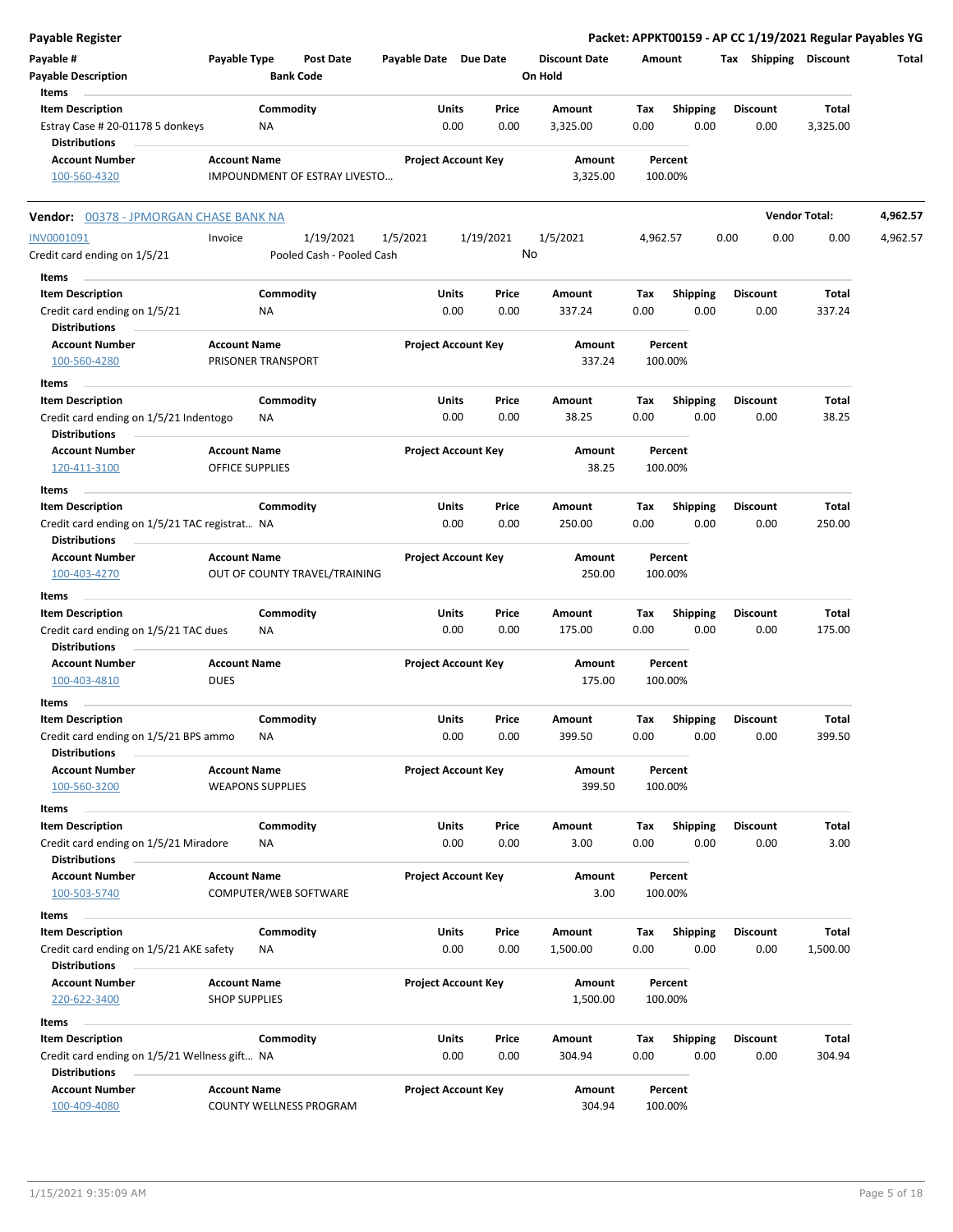| <b>Payable Register</b>                                                                          |                                             |                 |                               |                            |      |               |                      |             |                         |      |                         |                      | Packet: APPKT00159 - AP CC 1/19/2021 Regular Payables YG |
|--------------------------------------------------------------------------------------------------|---------------------------------------------|-----------------|-------------------------------|----------------------------|------|---------------|----------------------|-------------|-------------------------|------|-------------------------|----------------------|----------------------------------------------------------|
| Payable #                                                                                        | Payable Type                                |                 | <b>Post Date</b>              | Payable Date Due Date      |      |               | <b>Discount Date</b> | Amount      |                         |      | Tax Shipping Discount   |                      | Total                                                    |
| <b>Payable Description</b>                                                                       |                                             |                 | <b>Bank Code</b>              |                            |      |               | On Hold              |             |                         |      |                         |                      |                                                          |
| Items                                                                                            |                                             |                 |                               |                            |      |               |                      |             |                         |      |                         |                      |                                                          |
| <b>Item Description</b><br>Credit card ending on 1/5/21 TAC registrat NA<br><b>Distributions</b> |                                             | Commodity       |                               | Units                      | 0.00 | Price<br>0.00 | Amount<br>180.00     | Tax<br>0.00 | <b>Shipping</b><br>0.00 |      | <b>Discount</b><br>0.00 | Total<br>180.00      |                                                          |
| <b>Account Number</b><br>100-497-4270                                                            | <b>Account Name</b>                         |                 | OUT OF COUNTY TRAVEL/TRAINING | <b>Project Account Key</b> |      |               | Amount<br>180.00     |             | Percent<br>100.00%      |      |                         |                      |                                                          |
|                                                                                                  |                                             |                 |                               |                            |      |               |                      |             |                         |      |                         |                      |                                                          |
| Items<br><b>Item Description</b>                                                                 |                                             | Commodity       |                               | Units                      |      | Price         | Amount               | Tax         | <b>Shipping</b>         |      | <b>Discount</b>         | Total                |                                                          |
| Credit card ending on 1/5/21 Network Sol NA                                                      |                                             |                 |                               |                            | 0.00 | 0.00          | 119.98               | 0.00        | 0.00                    |      | 0.00                    | 119.98               |                                                          |
| <b>Distributions</b>                                                                             |                                             |                 |                               |                            |      |               |                      |             |                         |      |                         |                      |                                                          |
| <b>Account Number</b><br>100-503-5740                                                            | <b>Account Name</b>                         |                 | COMPUTER/WEB SOFTWARE         | <b>Project Account Key</b> |      |               | Amount<br>119.98     |             | Percent<br>100.00%      |      |                         |                      |                                                          |
| Items                                                                                            |                                             |                 |                               |                            |      |               |                      |             |                         |      |                         |                      |                                                          |
| <b>Item Description</b>                                                                          |                                             | Commodity       |                               | Units                      |      | Price         | Amount               | Tax         | <b>Shipping</b>         |      | <b>Discount</b>         | Total                |                                                          |
| Credit card ending on 1/5/21 Deluxe chec NA<br><b>Distributions</b>                              |                                             |                 |                               |                            | 0.00 | 0.00          | 147.28               | 0.00        | 0.00                    |      | 0.00                    | 147.28               |                                                          |
| <b>Account Number</b>                                                                            | <b>Account Name</b>                         |                 |                               | <b>Project Account Key</b> |      |               | Amount               |             | Percent                 |      |                         |                      |                                                          |
| 100-403-3100                                                                                     | <b>OFFICE SUPPLIES</b>                      |                 |                               |                            |      |               | 147.28               |             | 100.00%                 |      |                         |                      |                                                          |
| Items                                                                                            |                                             |                 |                               |                            |      |               |                      |             |                         |      |                         |                      |                                                          |
| <b>Item Description</b>                                                                          |                                             | Commodity       |                               | Units                      |      | Price         | Amount               | Tax         | <b>Shipping</b>         |      | <b>Discount</b>         | Total                |                                                          |
| Credit card ending on 1/5/21 Comm. Scho NA                                                       |                                             |                 |                               |                            | 0.00 | 0.00          | 575.00               | 0.00        | 0.00                    |      | 0.00                    | 575.00               |                                                          |
| <b>Distributions</b>                                                                             |                                             |                 |                               |                            |      |               |                      |             |                         |      |                         |                      |                                                          |
| <b>Account Number</b>                                                                            | <b>Account Name</b>                         |                 |                               | <b>Project Account Key</b> |      |               | Amount               |             | Percent                 |      |                         |                      |                                                          |
| 220-622-4270                                                                                     |                                             |                 | OUT OF COUNTY TRAVEL/TRAINING |                            |      |               | 225.00               |             | 39.13%                  |      |                         |                      |                                                          |
| 210-621-4270<br>Items                                                                            |                                             |                 | OUT OF COUNTY TRAVEL/TRAINING |                            |      |               | 350.00               |             | 60.87%                  |      |                         |                      |                                                          |
| <b>Item Description</b>                                                                          |                                             | Commodity       |                               | Units                      |      | Price         | Amount               | Tax         | <b>Shipping</b>         |      | <b>Discount</b>         | Total                |                                                          |
| Credit card ending on 1/5/21 USPS<br><b>Distributions</b>                                        |                                             | ΝA              |                               |                            | 0.00 | 0.00          | 35.00                | 0.00        | 0.00                    |      | 0.00                    | 35.00                |                                                          |
| <b>Account Number</b>                                                                            | <b>Account Name</b>                         |                 |                               | <b>Project Account Key</b> |      |               | Amount               |             | Percent                 |      |                         |                      |                                                          |
| 100-404-3110                                                                                     | POSTAGE                                     |                 |                               |                            |      |               | 35.00                |             | 100.00%                 |      |                         |                      |                                                          |
| Items                                                                                            |                                             |                 |                               |                            |      |               |                      |             |                         |      |                         |                      |                                                          |
| <b>Item Description</b><br>Credit card ending on 1/5/21 Pct 2 water                              |                                             | Commodity<br>ΝA |                               | Units                      | 0.00 | Price<br>0.00 | Amount<br>29.74      | Tax<br>0.00 | <b>Shipping</b><br>0.00 |      | <b>Discount</b><br>0.00 | Total<br>29.74       |                                                          |
| <b>Distributions</b>                                                                             |                                             |                 |                               |                            |      |               |                      |             |                         |      |                         |                      |                                                          |
| <b>Account Number</b><br>220-622-3400                                                            | <b>Account Name</b><br><b>SHOP SUPPLIES</b> |                 |                               | <b>Project Account Key</b> |      |               | Amount<br>29.74      |             | Percent<br>100.00%      |      |                         |                      |                                                          |
| Items                                                                                            |                                             |                 |                               |                            |      |               |                      |             |                         |      |                         |                      |                                                          |
| <b>Item Description</b>                                                                          |                                             | Commodity       |                               | Units                      |      | Price         | Amount               | Tax         | <b>Shipping</b>         |      | <b>Discount</b>         | Total                |                                                          |
| Credit card ending on 1/5/21 Zoom<br><b>Distributions</b>                                        |                                             | ΝA              |                               |                            | 0.00 | 0.00          | 69.34                | 0.00        | 0.00                    |      | 0.00                    | 69.34                |                                                          |
| <b>Account Number</b>                                                                            | <b>Account Name</b>                         |                 |                               | <b>Project Account Key</b> |      |               | Amount               |             | Percent                 |      |                         |                      |                                                          |
| 414-416-4530                                                                                     | <b>COMPUTER SOFTWARE</b>                    |                 |                               |                            |      |               | 69.34                |             | 100.00%                 |      |                         |                      |                                                          |
| Items                                                                                            |                                             |                 |                               |                            |      |               |                      |             |                         |      |                         |                      |                                                          |
| <b>Item Description</b>                                                                          |                                             | Commodity       |                               | Units                      |      | Price         | Amount               | Tax         | <b>Shipping</b>         |      | <b>Discount</b>         | Total                |                                                          |
| Credit card ending on 1/5/21 transport<br><b>Distributions</b>                                   |                                             | NA              |                               |                            | 0.00 | 0.00          | 798.30               | 0.00        | 0.00                    |      | 0.00                    | 798.30               |                                                          |
| <b>Account Number</b><br>100-560-4280                                                            | <b>Account Name</b><br>PRISONER TRANSPORT   |                 |                               | <b>Project Account Key</b> |      |               | Amount<br>798.30     |             | Percent<br>100.00%      |      |                         |                      |                                                          |
| <b>Vendor: 00649 - LAW OFFICE OF MYLES PORTER, P.C.</b>                                          |                                             |                 |                               |                            |      |               |                      |             |                         |      |                         | <b>Vendor Total:</b> | 500.00                                                   |
| INV0001099                                                                                       | Invoice                                     |                 | 1/19/2021                     | 11/23/2020                 |      | 1/19/2021     | 11/23/2020           |             | 500.00                  | 0.00 | 0.00                    | 0.00                 | 500.00                                                   |
| 50517 Field Co Ct@Law                                                                            |                                             |                 | Pooled Cash - Pooled Cash     |                            |      |               | No                   |             |                         |      |                         |                      |                                                          |
|                                                                                                  |                                             |                 |                               |                            |      |               |                      |             |                         |      |                         |                      |                                                          |
| Items                                                                                            |                                             |                 |                               |                            |      |               |                      |             |                         |      |                         |                      |                                                          |
| <b>Item Description</b>                                                                          |                                             | Commodity       |                               | Units                      |      | Price         | Amount               | Tax         | <b>Shipping</b>         |      | <b>Discount</b>         | Total                |                                                          |
| 50517 Field Co Ct@Law                                                                            |                                             | ΝA              |                               |                            | 0.00 | 0.00          | 500.00               | 0.00        | 0.00                    |      | 0.00                    | 500.00               |                                                          |
| <b>Distributions</b>                                                                             |                                             |                 |                               |                            |      |               |                      |             |                         |      |                         |                      |                                                          |
| <b>Account Number</b><br>100-410-4240                                                            | <b>Account Name</b>                         |                 | <b>INDIGENT ATTORNEY FEES</b> | <b>Project Account Key</b> |      |               | Amount<br>500.00     |             | Percent<br>100.00%      |      |                         |                      |                                                          |

 $\overline{a}$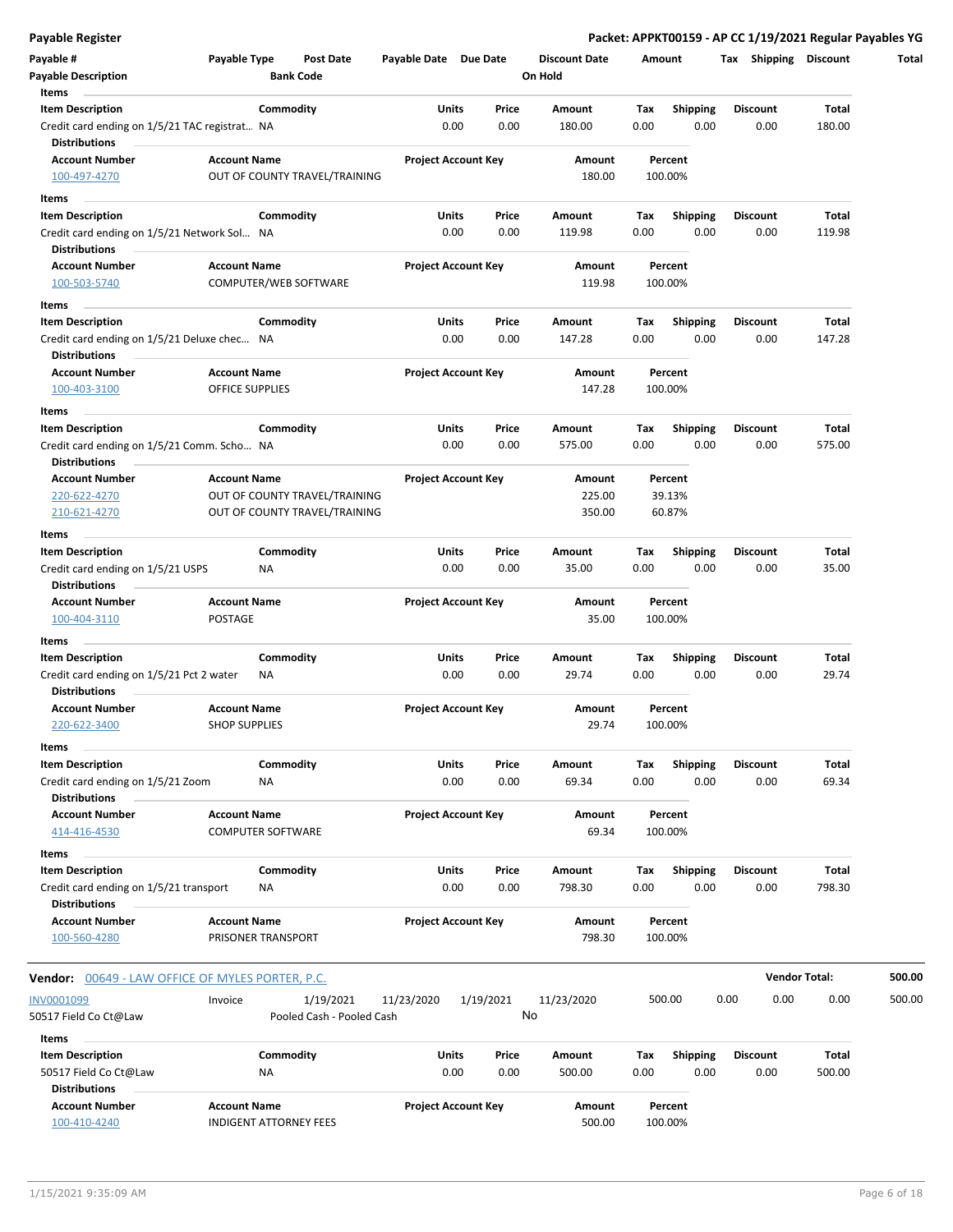| <b>Payable Register</b>                                                                 |                     |                                        |                       |                            |                                 |                    |                         | Packet: APPKT00159 - AP CC 1/19/2021 Regular Payables YG |                          |           |
|-----------------------------------------------------------------------------------------|---------------------|----------------------------------------|-----------------------|----------------------------|---------------------------------|--------------------|-------------------------|----------------------------------------------------------|--------------------------|-----------|
| Payable #<br><b>Payable Description</b>                                                 | Payable Type        | <b>Post Date</b><br><b>Bank Code</b>   | Payable Date Due Date |                            | <b>Discount Date</b><br>On Hold | Amount             |                         | Tax Shipping Discount                                    |                          | Total     |
| <b>Vendor:</b> 00182 - M.E.N.D.S., INC                                                  |                     |                                        |                       |                            |                                 |                    |                         |                                                          | <b>Vendor Total:</b>     | 175.00    |
| 0044077<br>Pct 2 Volvo radiator                                                         | Invoice             | 1/19/2021<br>Pooled Cash - Pooled Cash | 1/6/2021              | 1/19/2021                  | 1/6/2021<br>No                  | 150.00             |                         | 0.00<br>0.00                                             | 0.00                     | 150.00    |
| <b>Items</b><br><b>Item Description</b><br>Pct 2 Volvo radiator<br><b>Distributions</b> |                     | Commodity<br>ΝA                        | Units                 | Price<br>0.00<br>0.00      | Amount<br>150.00                | Tax<br>0.00        | <b>Shipping</b><br>0.00 | <b>Discount</b><br>0.00                                  | <b>Total</b><br>150.00   |           |
| <b>Account Number</b><br>220-622-4580                                                   | <b>Account Name</b> | <b>R&amp;M MACHINERY PARTS</b>         |                       | <b>Project Account Key</b> | Amount<br>150.00                | Percent<br>100.00% |                         |                                                          |                          |           |
| 0044091<br>Pct 2 clutch cylinder<br>Items                                               | Invoice             | 1/19/2021<br>Pooled Cash - Pooled Cash | 1/12/2021             | 1/19/2021                  | 1/12/2021<br>No                 | 25.00              |                         | 0.00<br>0.00                                             | 0.00                     | 25.00     |
| <b>Item Description</b><br>Pct 2 clutch cylinder<br><b>Distributions</b>                |                     | Commodity<br><b>NA</b>                 | Units                 | Price<br>0.00<br>0.00      | Amount<br>25.00                 | Tax<br>0.00        | <b>Shipping</b><br>0.00 | <b>Discount</b><br>0.00                                  | Total<br>25.00           |           |
| <b>Account Number</b><br>220-622-4580                                                   | <b>Account Name</b> | <b>R&amp;M MACHINERY PARTS</b>         |                       | <b>Project Account Key</b> | Amount<br>25.00                 | Percent<br>100.00% |                         |                                                          |                          |           |
| <b>Vendor:</b> 00446 - MAGNEGAS WELDING SUPPLY - SOUTH, LL                              |                     |                                        |                       |                            |                                 |                    |                         |                                                          | <b>Vendor Total:</b>     | 16.12     |
| 00059111<br>Pct 3 cylinder rental 12/31/20<br>Items                                     | Invoice             | 1/19/2021<br>Pooled Cash - Pooled Cash | 12/31/2020            | 1/19/2021                  | 12/31/2020<br>No                | 16.12              |                         | 0.00<br>0.00                                             | 0.00                     | 16.12     |
| <b>Item Description</b><br>Pct 3 cylinder rental 12/31/20<br><b>Distributions</b>       |                     | Commodity<br>ΝA                        | Units                 | Price<br>0.00<br>0.00      | Amount<br>16.12                 | Tax<br>0.00        | <b>Shipping</b><br>0.00 | <b>Discount</b><br>0.00                                  | Total<br>16.12           |           |
| <b>Account Number</b><br>230-623-3430                                                   | <b>Account Name</b> | R&B MAT. HARDWARE & LUMBER             |                       | <b>Project Account Key</b> | Amount<br>16.12                 | Percent<br>100.00% |                         |                                                          |                          |           |
| <b>Vendor:</b> 00111 - MCCRAW OIL CO.                                                   |                     |                                        |                       |                            |                                 |                    |                         |                                                          | <b>Vendor Total:</b>     | 23,296.43 |
| 384463<br>#23040023 Pct 1 gas/oil                                                       | Invoice             | 1/19/2021<br>Pooled Cash - Pooled Cash | 12/4/2020             | 1/19/2021                  | 12/4/2020<br>No                 | 52.99              |                         | 0.00<br>0.00                                             | 0.00                     | 52.99     |
| Items<br><b>Item Description</b><br>#23040023 Pct 1 gas/oil<br><b>Distributions</b>     |                     | Commodity<br>ΝA                        | Units                 | Price<br>0.00<br>0.00      | Amount<br>52.99                 | Tax<br>0.00        | <b>Shipping</b><br>0.00 | <b>Discount</b><br>0.00                                  | Total<br>52.99           |           |
| <b>Account Number</b><br>210-621-4570                                                   | <b>Account Name</b> | R&M MACHINERY GAS & OIL                |                       | <b>Project Account Key</b> | Amount<br>52.99                 | Percent<br>100.00% |                         |                                                          |                          |           |
| P38450<br>#23040036 Pct 4 gas/oil                                                       | Invoice             | 1/19/2021<br>Pooled Cash - Pooled Cash | 12/3/2020             | 1/19/2021                  | 12/3/2020<br>No                 | 2,872.76           |                         | 0.00<br>0.00                                             | 0.00                     | 2,872.76  |
| Items<br><b>Item Description</b><br>#23040036 Pct 4 gas/oil<br><b>Distributions</b>     |                     | Commodity<br>ΝA                        | Units                 | Price<br>0.00<br>0.00      | Amount<br>2,872.76              | Tax<br>0.00        | Shipping<br>0.00        | <b>Discount</b><br>0.00                                  | Total<br>2,872.76        |           |
| <b>Account Number</b><br>240-624-4570                                                   | <b>Account Name</b> | R&M MACHINERY GAS & OIL                |                       | <b>Project Account Key</b> | Amount<br>2,872.76              | Percent<br>100.00% |                         |                                                          |                          |           |
| P38536<br>#23040025 Pct 2 gas/oil                                                       | Invoice             | 1/19/2021<br>Pooled Cash - Pooled Cash | 12/8/2020             | 1/19/2021                  | 12/8/2020<br>No                 | 4,910.90           |                         | 0.00<br>0.00                                             | 0.00                     | 4,910.90  |
| Items<br><b>Item Description</b><br>#23040025 Pct 2 gas/oil                             |                     | Commodity<br>ΝA                        | Units                 | Price<br>0.00<br>0.00      | Amount<br>4,910.90              | Tax<br>0.00        | <b>Shipping</b><br>0.00 | <b>Discount</b><br>0.00                                  | <b>Total</b><br>4,910.90 |           |
| <b>Distributions</b><br><b>Account Number</b><br>220-622-4570                           | <b>Account Name</b> | R&M MACHINERY GAS & OIL                |                       | <b>Project Account Key</b> | Amount<br>4,910.90              | Percent<br>100.00% |                         |                                                          |                          |           |
| P38545<br>#23040045 Sheriff auto gas                                                    | Invoice             | 1/19/2021<br>Pooled Cash - Pooled Cash | 12/10/2020            | 1/19/2021                  | 12/10/2020<br>No                | 979.05             |                         | 0.00<br>0.00                                             | 0.00                     | 979.05    |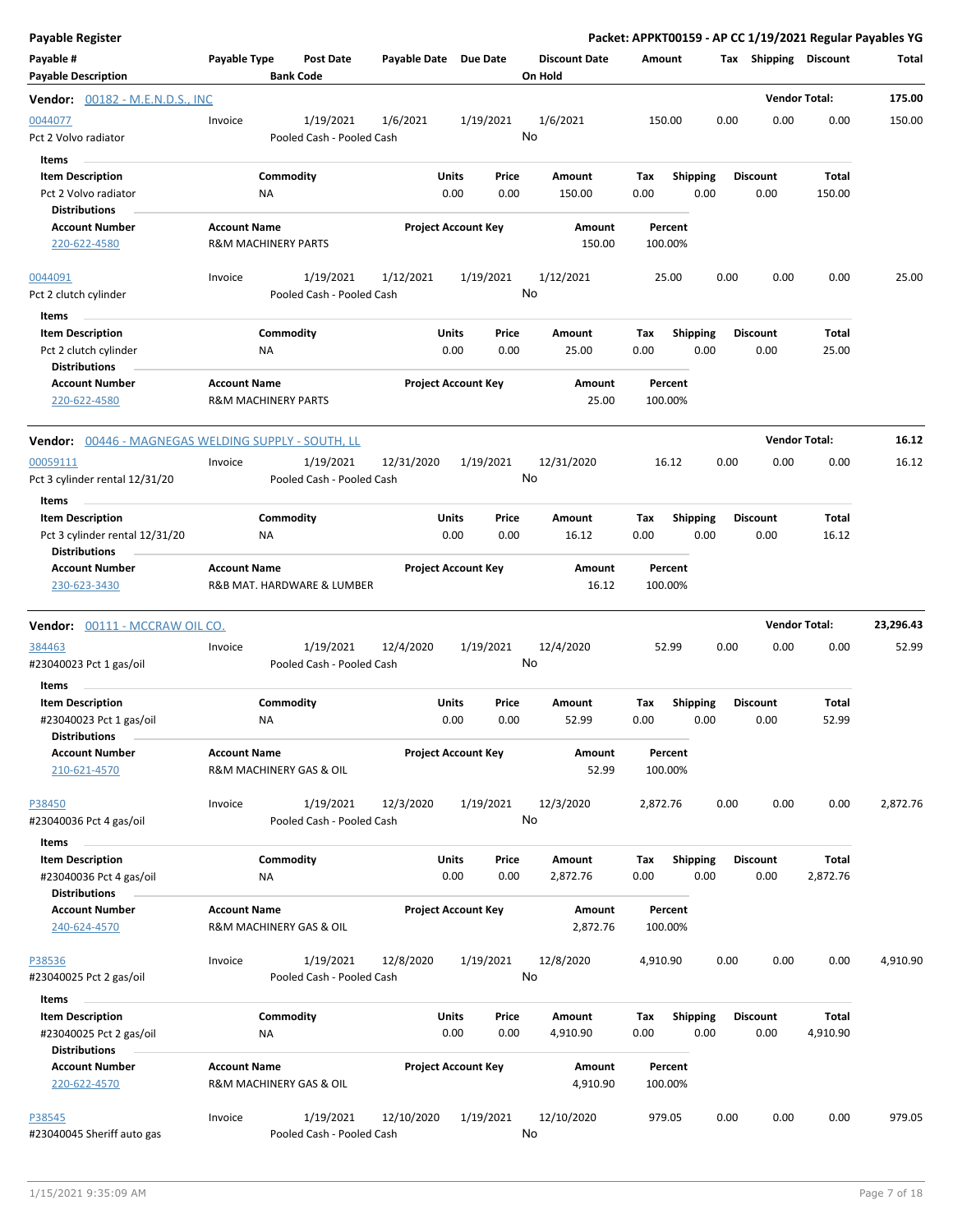| <b>Payable Register</b>                                                                |                                                          |                                        |                       |                                       |                                 |             |                         |      |                         |                          | Packet: APPKT00159 - AP CC 1/19/2021 Regular Payables YG |
|----------------------------------------------------------------------------------------|----------------------------------------------------------|----------------------------------------|-----------------------|---------------------------------------|---------------------------------|-------------|-------------------------|------|-------------------------|--------------------------|----------------------------------------------------------|
| Payable #<br><b>Payable Description</b>                                                | Payable Type                                             | <b>Post Date</b><br><b>Bank Code</b>   | Payable Date Due Date |                                       | <b>Discount Date</b><br>On Hold |             | Amount                  |      | Tax Shipping Discount   |                          | Total                                                    |
| Items<br><b>Item Description</b><br>#23040045 Sheriff auto gas<br><b>Distributions</b> | ΝA                                                       | Commodity                              |                       | <b>Units</b><br>Price<br>0.00<br>0.00 | Amount<br>979.05                | Tax<br>0.00 | <b>Shipping</b><br>0.00 |      | <b>Discount</b><br>0.00 | Total<br>979.05          |                                                          |
| <b>Account Number</b><br>100-560-3300                                                  | <b>Account Name</b><br>AUTO EXPENSE GAS & OIL            |                                        |                       | <b>Project Account Key</b>            | Amount                          | 979.05      | Percent<br>100.00%      |      |                         |                          |                                                          |
| P38579<br>#23040045 Sheriff auto gas                                                   | Invoice                                                  | 1/19/2021<br>Pooled Cash - Pooled Cash | 12/3/2020             | 1/19/2021                             | 12/3/2020<br>No                 |             | 1,102.08                | 0.00 | 0.00                    | 0.00                     | 1,102.08                                                 |
| Items<br><b>Item Description</b><br>#23040045 Sheriff auto gas<br><b>Distributions</b> | ΝA                                                       | Commodity                              |                       | Units<br>Price<br>0.00<br>0.00        | Amount<br>1,102.08              | Tax<br>0.00 | <b>Shipping</b><br>0.00 |      | <b>Discount</b><br>0.00 | Total<br>1,102.08        |                                                          |
| <b>Account Number</b><br>100-560-3300                                                  | <b>Account Name</b><br><b>AUTO EXPENSE GAS &amp; OIL</b> |                                        |                       | <b>Project Account Key</b>            | Amount<br>1,102.08              |             | Percent<br>100.00%      |      |                         |                          |                                                          |
| P38629R<br>#23040045 Sheriff auto gas                                                  | Invoice                                                  | 1/19/2021<br>Pooled Cash - Pooled Cash | 12/17/2020            | 1/19/2021                             | 12/17/2020<br>No                |             | 1,269.74                | 0.00 | 0.00                    | 0.00                     | 1,269.74                                                 |
| Items<br><b>Item Description</b><br>#23040045 Sheriff auto gas<br><b>Distributions</b> | NA                                                       | Commodity                              |                       | Units<br>Price<br>0.00<br>0.00        | Amount<br>1,269.74              | Tax<br>0.00 | <b>Shipping</b><br>0.00 |      | <b>Discount</b><br>0.00 | Total<br>1,269.74        |                                                          |
| <b>Account Number</b><br>100-560-3300                                                  | <b>Account Name</b><br>AUTO EXPENSE GAS & OIL            |                                        |                       | <b>Project Account Key</b>            | Amount<br>1,269.74              |             | Percent<br>100.00%      |      |                         |                          |                                                          |
| P38637<br>#23040023 Pct 1 gas/oil                                                      | Invoice                                                  | 1/19/2021<br>Pooled Cash - Pooled Cash | 12/18/2020            | 1/19/2021                             | 12/18/2020<br>No                |             | 2,640.86                | 0.00 | 0.00                    | 0.00                     | 2,640.86                                                 |
| Items                                                                                  |                                                          |                                        |                       |                                       |                                 |             |                         |      |                         |                          |                                                          |
| <b>Item Description</b><br>#23040023 Pct 1 gas/oil<br><b>Distributions</b>             | ΝA                                                       | Commodity                              |                       | Units<br>Price<br>0.00<br>0.00        | Amount<br>2,640.86              | Tax<br>0.00 | <b>Shipping</b><br>0.00 |      | <b>Discount</b><br>0.00 | Total<br>2,640.86        |                                                          |
| <b>Account Number</b><br>210-621-4570                                                  | <b>Account Name</b><br>R&M MACHINERY GAS & OIL           |                                        |                       | <b>Project Account Key</b>            | <b>Amount</b><br>2,640.86       |             | Percent<br>100.00%      |      |                         |                          |                                                          |
| P38645<br>#23040034 Pct 3 gas/oil<br>Items                                             | Invoice                                                  | 1/19/2021<br>Pooled Cash - Pooled Cash | 12/21/2020            | 1/19/2021                             | 12/21/2020<br>No                |             | 4,489.56                | 0.00 | 0.00                    | 0.00                     | 4,489.56                                                 |
| <b>Item Description</b><br>#23040034 Pct 3 gas/oil<br><b>Distributions</b>             | ΝA                                                       | Commodity                              |                       | Units<br>Price<br>0.00<br>0.00        | Amount<br>4,489.56              | Tax<br>0.00 | Shipping<br>0.00        |      | <b>Discount</b><br>0.00 | <b>Total</b><br>4,489.56 |                                                          |
| <b>Account Number</b><br>230-623-4570                                                  | <b>Account Name</b><br>R&M MACHINERY GAS & OIL           |                                        |                       | <b>Project Account Key</b>            | Amount<br>4,489.56              |             | Percent<br>100.00%      |      |                         |                          |                                                          |
| P38673<br>#23040045 Sheriff auto gas                                                   | Invoice                                                  | 1/19/2021<br>Pooled Cash - Pooled Cash | 12/23/2020            | 1/19/2021                             | 12/23/2020<br>No                |             | 988.72                  | 0.00 | 0.00                    | 0.00                     | 988.72                                                   |
| Items                                                                                  |                                                          |                                        |                       |                                       |                                 |             |                         |      |                         |                          |                                                          |
| <b>Item Description</b><br>#23040045 Sheriff auto gas<br><b>Distributions</b>          | ΝA                                                       | Commodity                              |                       | Units<br>Price<br>0.00<br>0.00        | Amount<br>988.72                | Тах<br>0.00 | <b>Shipping</b><br>0.00 |      | <b>Discount</b><br>0.00 | Total<br>988.72          |                                                          |
| <b>Account Number</b><br>100-560-3300                                                  | <b>Account Name</b><br>AUTO EXPENSE GAS & OIL            |                                        |                       | <b>Project Account Key</b>            | Amount                          | 988.72      | Percent<br>100.00%      |      |                         |                          |                                                          |
| P38917<br>#23040045 Sheriff auto gas                                                   | Invoice                                                  | 1/19/2021<br>Pooled Cash - Pooled Cash | 12/30/2020            | 1/19/2021                             | 12/30/2020<br>No                |             | 976.43                  | 0.00 | 0.00                    | 0.00                     | 976.43                                                   |
| Items                                                                                  |                                                          |                                        |                       |                                       |                                 |             |                         |      |                         |                          |                                                          |
| <b>Item Description</b><br>#23040045 Sheriff auto gas<br><b>Distributions</b>          | ΝA                                                       | Commodity                              |                       | Units<br>Price<br>0.00<br>0.00        | Amount<br>976.43                | Tax<br>0.00 | <b>Shipping</b><br>0.00 |      | <b>Discount</b><br>0.00 | Total<br>976.43          |                                                          |
| <b>Account Number</b><br>100-560-3300                                                  | <b>Account Name</b><br>AUTO EXPENSE GAS & OIL            |                                        |                       | <b>Project Account Key</b>            | Amount                          | 976.43      | Percent<br>100.00%      |      |                         |                          |                                                          |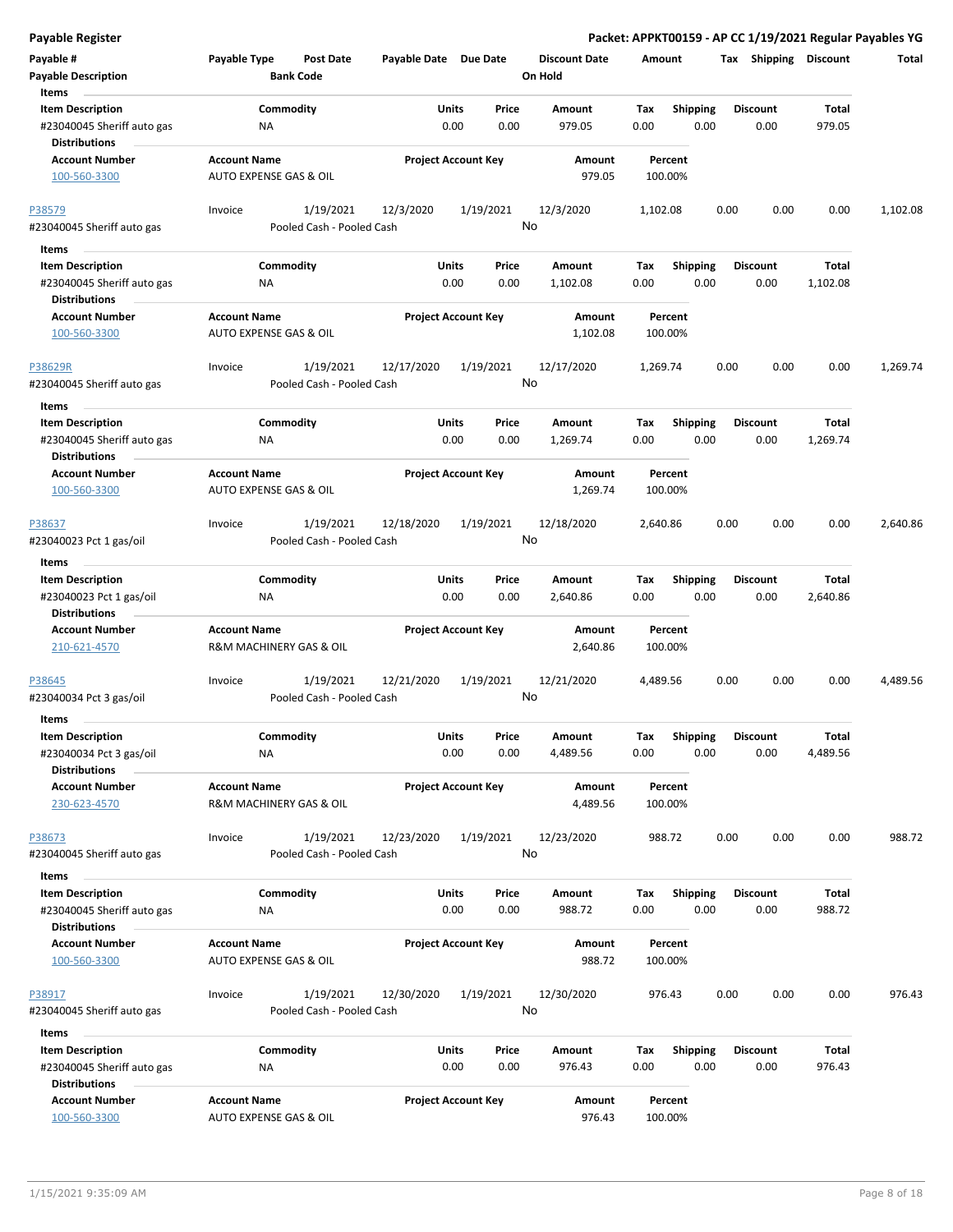| Payable Register                                                                                  |                     |                                |                                        |                       |                                  |         |                      |             |                    |      |      |                         |                       | Packet: APPKT00159 - AP CC 1/19/2021 Regular Payables YG |
|---------------------------------------------------------------------------------------------------|---------------------|--------------------------------|----------------------------------------|-----------------------|----------------------------------|---------|----------------------|-------------|--------------------|------|------|-------------------------|-----------------------|----------------------------------------------------------|
| Payable #<br><b>Payable Description</b>                                                           | Payable Type        | <b>Bank Code</b>               | Post Date                              | Payable Date Due Date |                                  | On Hold | <b>Discount Date</b> | Amount      |                    |      |      |                         | Tax Shipping Discount | Total                                                    |
| P38918R<br>#23040034 Pct 3 gas/oil                                                                | Invoice             |                                | 1/19/2021<br>Pooled Cash - Pooled Cash | 12/30/2020            | 1/19/2021                        | No      | 12/30/2020           | 3,013.34    |                    |      | 0.00 | 0.00                    | 0.00                  | 3,013.34                                                 |
| Items<br><b>Item Description</b><br>#23040034 Pct 3 gas/oil                                       |                     | Commodity<br>NA                |                                        |                       | Units<br>Price<br>0.00<br>0.00   |         | Amount<br>3,013.34   | Tax<br>0.00 | <b>Shipping</b>    | 0.00 |      | Discount<br>0.00        | Total<br>3,013.34     |                                                          |
| <b>Distributions</b><br><b>Account Number</b><br>230-623-4570                                     | <b>Account Name</b> |                                | R&M MACHINERY GAS & OIL                |                       | <b>Project Account Key</b>       |         | Amount<br>3,013.34   | 100.00%     | Percent            |      |      |                         |                       |                                                          |
| <b>Vendor:</b> 00337 - MIEARS, STEVEN R.                                                          |                     |                                |                                        |                       |                                  |         |                      |             |                    |      |      | <b>Vendor Total:</b>    |                       | 400.00                                                   |
| INV0001100<br>FA-20-44692 JS/JS/NA Dst Ct mediation                                               | Invoice             |                                | 1/19/2021<br>Pooled Cash - Pooled Cash | 12/15/2020            | 1/19/2021                        | No      | 12/15/2020           | 400.00      |                    |      | 0.00 | 0.00                    | 0.00                  | 400.00                                                   |
| Items<br><b>Item Description</b><br>FA-20-44692 JS/JS/NA Dst Ct mediation<br><b>Distributions</b> |                     | Commodity<br>NA                |                                        |                       | Units<br>Price<br>0.00<br>0.00   |         | Amount<br>400.00     | Tax<br>0.00 | <b>Shipping</b>    | 0.00 |      | Discount<br>0.00        | Total<br>400.00       |                                                          |
| <b>Account Number</b><br>100-435-4420                                                             | <b>Account Name</b> |                                | OTHER PROFESSIONAL SERV.               |                       | <b>Project Account Key</b>       |         | Amount<br>400.00     | 100.00%     | Percent            |      |      |                         |                       |                                                          |
| <b>Vendor: 00440 - O'REILLY AUTOMOTIVE, INC.</b>                                                  |                     |                                |                                        |                       |                                  |         |                      |             |                    |      |      | <b>Vendor Total:</b>    |                       | 358.58                                                   |
| 0361-332195<br>#152888 Pct 1 air/oil filters                                                      | Invoice             |                                | 1/19/2021<br>Pooled Cash - Pooled Cash | 12/2/2020             | 1/19/2021                        | No      | 12/2/2020            |             | 20.63              |      | 0.00 | 0.00                    | 0.00                  | 20.63                                                    |
| Items                                                                                             |                     |                                |                                        |                       |                                  |         |                      |             |                    |      |      |                         |                       |                                                          |
| <b>Item Description</b><br>#152888 Pct 1 air/oil filters<br><b>Distributions</b>                  |                     | Commodity<br>ΝA                |                                        |                       | Units<br>Price<br>0.00<br>0.00   |         | Amount<br>20.63      | Tax<br>0.00 | <b>Shipping</b>    | 0.00 |      | <b>Discount</b><br>0.00 | Total<br>20.63        |                                                          |
| <b>Account Number</b><br>210-621-4580                                                             | <b>Account Name</b> | <b>R&amp;M MACHINERY PARTS</b> |                                        |                       | <b>Project Account Key</b>       |         | Amount<br>20.63      | 100.00%     | Percent            |      |      |                         |                       |                                                          |
| 0361-332511<br>#163525 Pct 4 megacrimps/hyd hose                                                  | Invoice             |                                | 1/19/2021<br>Pooled Cash - Pooled Cash | 12/4/2020             | 1/19/2021                        | No      | 12/4/2020            | 138.99      |                    |      | 0.00 | 0.00                    | 0.00                  | 138.99                                                   |
| Items                                                                                             |                     |                                |                                        |                       |                                  |         |                      |             |                    |      |      |                         |                       |                                                          |
| <b>Item Description</b><br>#163525 Pct 4 megacrimps/hyd hose<br>Distributions                     |                     | Commodity<br>NA                |                                        |                       | Units<br>Price<br>0.00<br>0.00   |         | Amount<br>138.99     | Тах<br>0.00 | <b>Shipping</b>    | 0.00 |      | <b>Discount</b><br>0.00 | Total<br>138.99       |                                                          |
| <b>Account Number</b><br>240-624-4580                                                             | <b>Account Name</b> | <b>R&amp;M MACHINERY PARTS</b> |                                        |                       | <b>Project Account Key</b>       |         | Amount<br>138.99     | 100.00%     | Percent            |      |      |                         |                       |                                                          |
| 0361-333287<br>#260555 Sheriff battery                                                            | Invoice             |                                | 1/19/2021<br>Pooled Cash - Pooled Cash | 12/8/2020             | 1/19/2021                        | No      | 12/8/2020            | 139.07      |                    |      | 0.00 | 0.00                    | 0.00                  | 139.07                                                   |
| Items                                                                                             |                     |                                |                                        |                       |                                  |         |                      |             |                    |      |      |                         |                       |                                                          |
| <b>Item Description</b><br>#260555 Sheriff battery<br><b>Distributions</b>                        |                     | Commodity<br>Goods             |                                        |                       | Units<br>Price<br>139.07<br>1.00 |         | Amount<br>139.07     | Tax<br>0.00 | <b>Shipping</b>    | 0.00 |      | <b>Discount</b><br>0.00 | Total<br>139.07       |                                                          |
| <b>Account Number</b><br>100-560-4540                                                             | <b>Account Name</b> | R & M AUTOMOBILES              |                                        |                       | <b>Project Account Key</b>       |         | Amount<br>139.07     |             | Percent<br>100.00% |      |      |                         |                       |                                                          |
| 0361-33366<br>#163525 Pct 4 coolant hose                                                          | Invoice             |                                | 1/19/2021<br>Pooled Cash - Pooled Cash | 12/3/2020             | 1/19/2021                        | No      | 12/3/2020            |             | 23.56              |      | 0.00 | 0.00                    | 0.00                  | 23.56                                                    |
| Items                                                                                             |                     |                                |                                        |                       |                                  |         |                      |             |                    |      |      |                         |                       |                                                          |
| <b>Item Description</b><br>#163525 Pct 4 coolant hose                                             |                     | Commodity<br>Goods             |                                        |                       | Units<br>Price<br>1.00<br>23.56  |         | Amount<br>23.56      | Tax<br>0.00 | <b>Shipping</b>    | 0.00 |      | Discount<br>0.00        | Total<br>23.56        |                                                          |
| <b>Distributions</b><br><b>Account Number</b>                                                     | <b>Account Name</b> |                                |                                        |                       | <b>Project Account Key</b>       |         | Amount               |             | Percent            |      |      |                         |                       |                                                          |
| 240-624-4580                                                                                      |                     | <b>R&amp;M MACHINERY PARTS</b> |                                        |                       |                                  |         | 23.56                |             | 100.00%            |      |      |                         |                       |                                                          |
| 0361-334630<br>#163525 Pct 4 rust penitrant                                                       | Invoice             |                                | 1/19/2021<br>Pooled Cash - Pooled Cash | 12/16/2020            | 1/19/2021                        | No      | 12/16/2020           |             | 5.99               |      | 0.00 | 0.00                    | 0.00                  | 5.99                                                     |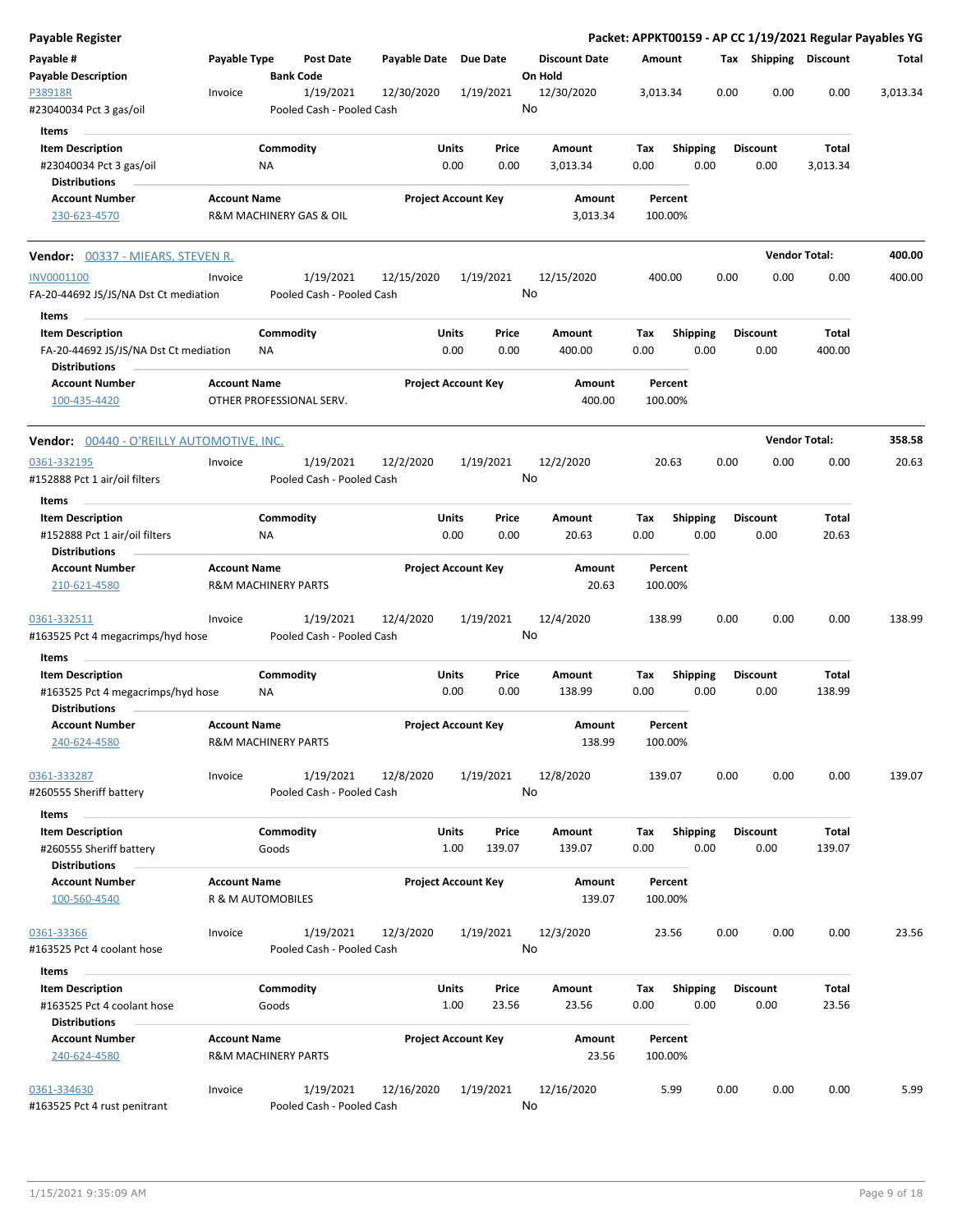| <b>Payable Register</b>                              |                                                       |                           |                       |                            |       |                      |        |                    |      |                       | Packet: APPKT00159 - AP CC 1/19/2021 Regular Payables YG |        |
|------------------------------------------------------|-------------------------------------------------------|---------------------------|-----------------------|----------------------------|-------|----------------------|--------|--------------------|------|-----------------------|----------------------------------------------------------|--------|
| Payable #                                            | Payable Type                                          | <b>Post Date</b>          | Payable Date Due Date |                            |       | <b>Discount Date</b> | Amount |                    |      | Tax Shipping Discount |                                                          | Total  |
| <b>Payable Description</b>                           |                                                       | <b>Bank Code</b>          |                       |                            |       | On Hold              |        |                    |      |                       |                                                          |        |
| Items                                                |                                                       |                           |                       |                            |       |                      |        |                    |      |                       |                                                          |        |
| <b>Item Description</b>                              |                                                       | Commodity                 | Units                 |                            | Price | Amount               | Tax    | <b>Shipping</b>    |      | <b>Discount</b>       | Total                                                    |        |
| #163525 Pct 4 rust penitrant<br><b>Distributions</b> | ΝA                                                    |                           |                       | 0.00                       | 0.00  | 5.99                 | 0.00   | 0.00               |      | 0.00                  | 5.99                                                     |        |
| <b>Account Number</b>                                | <b>Account Name</b>                                   |                           |                       | <b>Project Account Key</b> |       | Amount               |        | Percent            |      |                       |                                                          |        |
| 240-624-3400                                         | <b>SHOP SUPPLIES</b>                                  |                           |                       |                            |       | 5.99                 |        | 100.00%            |      |                       |                                                          |        |
| 0361-334698                                          | Invoice                                               | 1/19/2021                 | 12/16/2020            | 1/19/2021                  |       | 12/16/2020           |        | 20.35              | 0.00 | 0.00                  | 0.00                                                     | 20.35  |
| #163525 Pct 4 battery cable                          |                                                       | Pooled Cash - Pooled Cash |                       |                            | No    |                      |        |                    |      |                       |                                                          |        |
| Items                                                |                                                       |                           |                       |                            |       |                      |        |                    |      |                       |                                                          |        |
| <b>Item Description</b>                              |                                                       | Commodity                 | Units                 |                            | Price | Amount               | Tax    | <b>Shipping</b>    |      | <b>Discount</b>       | Total                                                    |        |
| #163525 Pct 4 battery cable                          | ΝA                                                    |                           |                       | 0.00                       | 0.00  | 20.35                | 0.00   | 0.00               |      | 0.00                  | 20.35                                                    |        |
| <b>Distributions</b>                                 |                                                       |                           |                       |                            |       |                      |        |                    |      |                       |                                                          |        |
| <b>Account Number</b>                                | <b>Account Name</b>                                   |                           |                       | <b>Project Account Key</b> |       | Amount               |        | Percent            |      |                       |                                                          |        |
| 240-624-4580                                         | <b>R&amp;M MACHINERY PARTS</b>                        |                           |                       |                            |       | 20.35                |        | 100.00%            |      |                       |                                                          |        |
| 0361-335113                                          | Invoice                                               | 1/19/2021                 | 12/18/2020            | 1/19/2021                  |       | 12/18/2020           |        | 9.99               | 0.00 | 0.00                  | 0.00                                                     | 9.99   |
| #152888 Pct 1 Def                                    |                                                       | Pooled Cash - Pooled Cash |                       |                            | No    |                      |        |                    |      |                       |                                                          |        |
| Items                                                |                                                       |                           |                       |                            |       |                      |        |                    |      |                       |                                                          |        |
| <b>Item Description</b>                              |                                                       | Commodity                 | Units                 |                            | Price | Amount               | Tax    | <b>Shipping</b>    |      | <b>Discount</b>       | Total                                                    |        |
| #152888 Pct 1 Def                                    | ΝA                                                    |                           |                       | 0.00                       | 0.00  | 9.99                 | 0.00   | 0.00               |      | 0.00                  | 9.99                                                     |        |
| <b>Distributions</b>                                 |                                                       |                           |                       |                            |       |                      |        |                    |      |                       |                                                          |        |
| <b>Account Number</b><br>210-621-4580                | <b>Account Name</b><br><b>R&amp;M MACHINERY PARTS</b> |                           |                       | <b>Project Account Key</b> |       | Amount<br>9.99       |        | Percent<br>100.00% |      |                       |                                                          |        |
| Vendor: 00532 - PARHAM, WILLIAM                      |                                                       |                           |                       |                            |       |                      |        |                    |      |                       | <b>Vendor Total:</b>                                     | 900.00 |
|                                                      |                                                       |                           |                       |                            |       |                      |        |                    |      |                       |                                                          |        |
| INV0001096                                           | Invoice                                               | 1/19/2021                 | 1/11/2021             | 1/19/2021                  |       | 1/11/2021            |        | 300.00             | 0.00 | 0.00                  | 0.00                                                     | 300.00 |
| 50753 Covington Co Ct@Law                            |                                                       | Pooled Cash - Pooled Cash |                       |                            | No    |                      |        |                    |      |                       |                                                          |        |
| Items                                                |                                                       |                           |                       |                            |       |                      |        |                    |      |                       |                                                          |        |
| <b>Item Description</b>                              |                                                       | Commodity                 | Units                 |                            | Price | Amount               | Tax    | <b>Shipping</b>    |      | <b>Discount</b>       | Total                                                    |        |
| 50753 Covington Co Ct@Law                            | NA                                                    |                           |                       | 0.00                       | 0.00  | 300.00               | 0.00   | 0.00               |      | 0.00                  | 300.00                                                   |        |
| <b>Distributions</b>                                 |                                                       |                           |                       |                            |       |                      |        |                    |      |                       |                                                          |        |
| <b>Account Number</b>                                | <b>Account Name</b>                                   |                           |                       | <b>Project Account Key</b> |       | Amount               |        | Percent            |      |                       |                                                          |        |
| 100-410-4240                                         | <b>INDIGENT ATTORNEY FEES</b>                         |                           |                       |                            |       | 300.00               |        | 100.00%            |      |                       |                                                          |        |
| INV0001101                                           | Invoice                                               | 1/19/2021                 | 1/13/2021             | 1/19/2021                  |       | 1/13/2021            |        | 300.00             | 0.00 | 0.00                  | 0.00                                                     | 300.00 |
| 50693 Wallace Co Ct@Law                              |                                                       | Pooled Cash - Pooled Cash |                       |                            |       | No                   |        |                    |      |                       |                                                          |        |
| Items                                                |                                                       |                           |                       |                            |       |                      |        |                    |      |                       |                                                          |        |
| <b>Item Description</b>                              |                                                       | Commodity                 | Units                 |                            | Price | Amount               | Tax    | <b>Shipping</b>    |      | <b>Discount</b>       | Total                                                    |        |
| 50693 Wallace Co Ct@Law                              | ΝA                                                    |                           |                       | 0.00                       | 0.00  | 300.00               | 0.00   | 0.00               |      | 0.00                  | 300.00                                                   |        |
| <b>Distributions</b>                                 |                                                       |                           |                       |                            |       |                      |        |                    |      |                       |                                                          |        |
| <b>Account Number</b>                                | <b>Account Name</b>                                   |                           |                       | <b>Project Account Key</b> |       | Amount               |        | Percent            |      |                       |                                                          |        |
| 100-410-4240                                         | <b>INDIGENT ATTORNEY FEES</b>                         |                           |                       |                            |       | 300.00               |        | 100.00%            |      |                       |                                                          |        |
| INV0001105                                           | Invoice                                               | 1/19/2021                 | 1/13/2021             | 1/19/2021                  |       | 1/13/2021            |        | 300.00             | 0.00 | 0.00                  | 0.00                                                     | 300.00 |
| 50754 Kirkpatrick Co Ct@Law                          |                                                       | Pooled Cash - Pooled Cash |                       |                            | No    |                      |        |                    |      |                       |                                                          |        |
| Items                                                |                                                       |                           |                       |                            |       |                      |        |                    |      |                       |                                                          |        |
| <b>Item Description</b>                              |                                                       | Commodity                 | Units                 |                            | Price | Amount               | Tax    | <b>Shipping</b>    |      | <b>Discount</b>       | Total                                                    |        |
| 50754 Kirkpatrick Co Ct@Law<br><b>Distributions</b>  | NA                                                    |                           |                       | 0.00                       | 0.00  | 300.00               | 0.00   | 0.00               |      | 0.00                  | 300.00                                                   |        |
| <b>Account Number</b>                                | <b>Account Name</b>                                   |                           |                       | <b>Project Account Key</b> |       | Amount               |        | Percent            |      |                       |                                                          |        |
| 100-410-4240                                         | <b>INDIGENT ATTORNEY FEES</b>                         |                           |                       |                            |       | 300.00               |        | 100.00%            |      |                       |                                                          |        |
| Vendor: 00006 - PARKER TIRE                          |                                                       |                           |                       |                            |       |                      |        |                    |      |                       | <b>Vendor Total:</b>                                     | 290.00 |
| 12769                                                | Invoice                                               | 1/19/2021                 | 1/7/2021              | 1/19/2021                  |       | 1/7/2021             | 100.00 |                    | 0.00 | 0.00                  | 0.00                                                     | 100.00 |
| Pct 1 repair flat/grader tire                        |                                                       | Pooled Cash - Pooled Cash |                       |                            | No    |                      |        |                    |      |                       |                                                          |        |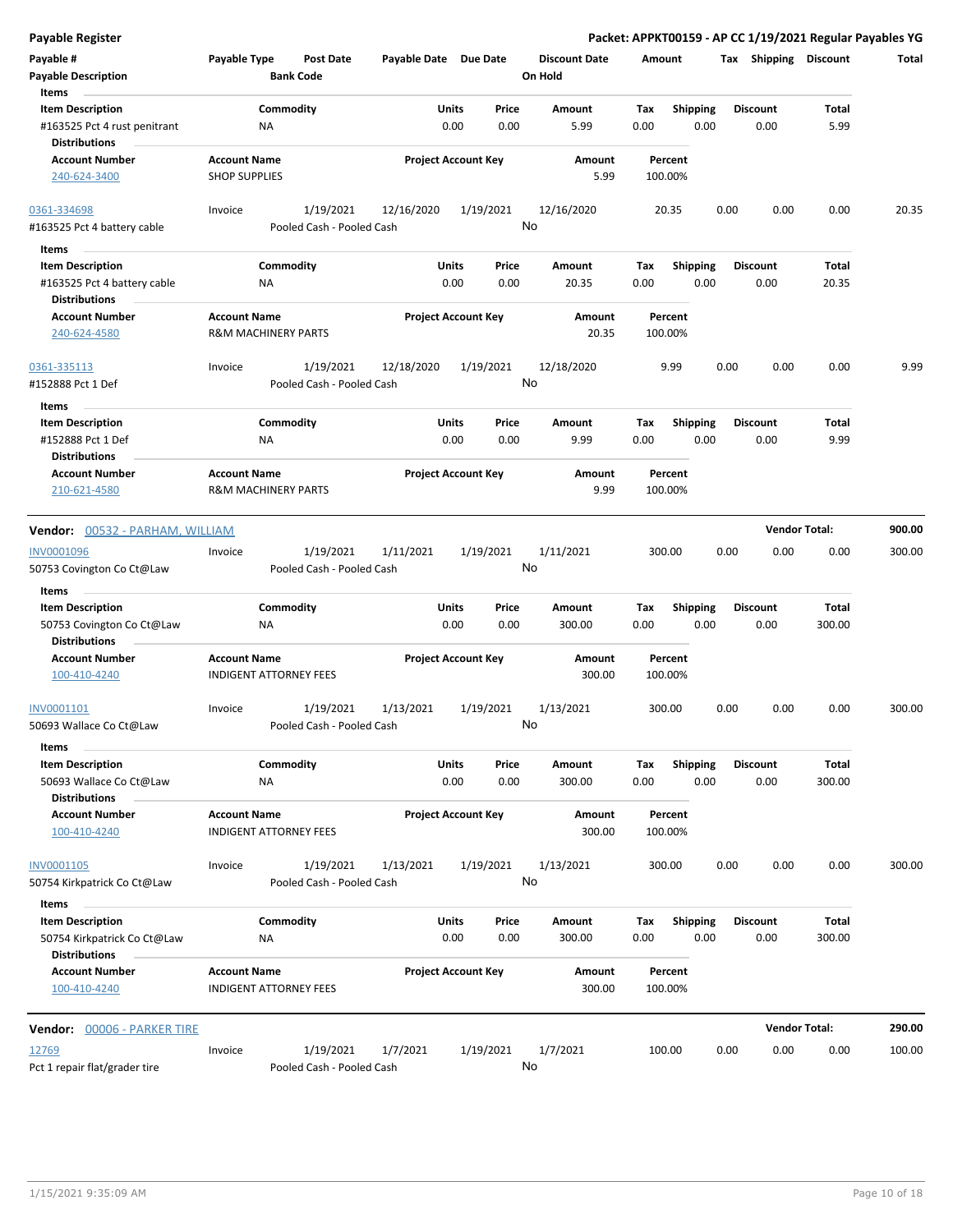| <b>Payable Register</b>                                                                 |                     |                                |           |                       |               |                            |                                 |             |                         |      |                         | Packet: APPKT00159 - AP CC 1/19/2021 Regular Payables YG |        |
|-----------------------------------------------------------------------------------------|---------------------|--------------------------------|-----------|-----------------------|---------------|----------------------------|---------------------------------|-------------|-------------------------|------|-------------------------|----------------------------------------------------------|--------|
| Payable #                                                                               | Payable Type        | Post Date<br><b>Bank Code</b>  |           | Payable Date Due Date |               |                            | <b>Discount Date</b><br>On Hold | Amount      |                         |      | Tax Shipping Discount   |                                                          | Total  |
| <b>Payable Description</b><br>Items                                                     |                     |                                |           |                       |               |                            |                                 |             |                         |      |                         |                                                          |        |
| <b>Item Description</b>                                                                 |                     | Commodity                      |           |                       | Units         | Price                      | Amount                          | Tax         | Shipping                |      | <b>Discount</b>         | Total                                                    |        |
| Pct 1 repair flat/grader tire<br><b>Distributions</b>                                   |                     | NA                             |           |                       | 0.00          | 0.00                       | 100.00                          | 0.00        | 0.00                    |      | 0.00                    | 100.00                                                   |        |
| <b>Account Number</b>                                                                   | <b>Account Name</b> |                                |           |                       |               | <b>Project Account Key</b> | Amount                          |             | Percent                 |      |                         |                                                          |        |
| 210-621-4590                                                                            |                     | R&M MACH. TIRES & TUBES        |           |                       |               |                            | 100.00                          |             | 100.00%                 |      |                         |                                                          |        |
| 12776                                                                                   | Invoice             |                                | 1/19/2021 | 1/6/2021              |               | 1/19/2021                  | 1/6/2021                        |             | 190.00                  | 0.00 | 0.00                    | 0.00                                                     | 190.00 |
| Pct 1 repair flat/grader tire                                                           |                     | Pooled Cash - Pooled Cash      |           |                       |               |                            | No                              |             |                         |      |                         |                                                          |        |
| Items                                                                                   |                     |                                |           |                       |               |                            |                                 |             |                         |      |                         |                                                          |        |
| <b>Item Description</b>                                                                 |                     | Commodity                      |           |                       | Units         | Price                      | Amount                          | Tax         | <b>Shipping</b>         |      | <b>Discount</b>         | Total                                                    |        |
| Pct 1 repair flat/grader tire                                                           |                     | ΝA                             |           |                       | 0.00          | 0.00                       | 190.00                          | 0.00        | 0.00                    |      | 0.00                    | 190.00                                                   |        |
| <b>Distributions</b>                                                                    |                     |                                |           |                       |               |                            |                                 |             |                         |      |                         |                                                          |        |
| <b>Account Number</b><br>210-621-4590                                                   | <b>Account Name</b> | R&M MACH. TIRES & TUBES        |           |                       |               | <b>Project Account Key</b> | Amount<br>190.00                |             | Percent<br>100.00%      |      |                         |                                                          |        |
| Vendor: 00353 - RDO EQUIPMENT CO                                                        |                     |                                |           |                       |               |                            |                                 |             |                         |      |                         | <b>Vendor Total:</b>                                     | 600.48 |
| W7602724                                                                                | Invoice             |                                | 1/19/2021 | 1/12/2021             |               | 1/19/2021                  | 1/12/2021                       |             | 600.48                  | 0.00 | 0.00                    | 0.00                                                     | 600.48 |
| #7451001 Pct 2 Loader repair                                                            |                     | Pooled Cash - Pooled Cash      |           |                       |               |                            | No                              |             |                         |      |                         |                                                          |        |
| Items                                                                                   |                     |                                |           |                       |               |                            |                                 |             |                         |      |                         |                                                          |        |
| <b>Item Description</b>                                                                 |                     | Commodity                      |           |                       | Units         | Price                      | Amount                          | Tax         | <b>Shipping</b>         |      | <b>Discount</b>         | Total                                                    |        |
| #7451001 Pct 2 Loader repair<br><b>Distributions</b>                                    |                     | ΝA                             |           |                       | 0.00          | 0.00                       | 600.48                          | 0.00        | 0.00                    |      | 0.00                    | 600.48                                                   |        |
| <b>Account Number</b><br>220-622-4580                                                   | <b>Account Name</b> | <b>R&amp;M MACHINERY PARTS</b> |           |                       |               | <b>Project Account Key</b> | Amount<br>600.48                |             | Percent<br>100.00%      |      |                         |                                                          |        |
| Vendor: 00289 - RELIANT                                                                 |                     |                                |           |                       |               |                            |                                 |             |                         |      |                         | <b>Vendor Total:</b>                                     | 140.30 |
| 111 031 687 553 9                                                                       | Invoice             |                                | 1/19/2021 | 1/12/2021             |               | 1/19/2021                  | 1/12/2021                       |             | 104.37                  | 0.00 | 0.00                    | 0.00                                                     | 104.37 |
| #2 533 972-2 Pct 2 electric                                                             |                     | Pooled Cash - Pooled Cash      |           |                       |               |                            | No                              |             |                         |      |                         |                                                          |        |
| Items                                                                                   |                     |                                |           |                       |               |                            |                                 |             |                         |      |                         |                                                          |        |
| <b>Item Description</b><br>#2 533 972-2 Pct 2 electric                                  |                     | Commodity<br>NA                |           |                       | Units<br>0.00 | Price<br>0.00              | Amount<br>104.37                | Tax<br>0.00 | <b>Shipping</b><br>0.00 |      | <b>Discount</b><br>0.00 | Total<br>104.37                                          |        |
| <b>Distributions</b><br><b>Account Number</b>                                           | <b>Account Name</b> |                                |           |                       |               | <b>Project Account Key</b> | Amount                          |             | Percent                 |      |                         |                                                          |        |
| 220-622-4400                                                                            | UTILITY ELECTRICITY |                                |           |                       |               |                            | 104.37                          |             | 100.00%                 |      |                         |                                                          |        |
| 111 031 687 554 7<br>#2 591 591-9 Pct 2 gd light electric                               | Invoice             | Pooled Cash - Pooled Cash      | 1/19/2021 | 1/12/2021             |               | 1/19/2021                  | 1/12/2021<br>No                 |             | 25.03                   | 0.00 | 0.00                    | 0.00                                                     | 25.03  |
| Items                                                                                   |                     |                                |           |                       |               |                            |                                 |             |                         |      |                         |                                                          |        |
| <b>Item Description</b><br>#2 591 591-9 Pct 2 gd light electric                         |                     | Commodity<br>ΝA                |           |                       | Units<br>0.00 | Price<br>0.00              | Amount<br>25.03                 | Tax<br>0.00 | <b>Shipping</b><br>0.00 |      | <b>Discount</b><br>0.00 | Total<br>25.03                                           |        |
| <b>Distributions</b><br><b>Account Number</b>                                           | <b>Account Name</b> |                                |           |                       |               | <b>Project Account Key</b> | Amount                          |             | Percent                 |      |                         |                                                          |        |
| 220-622-4400                                                                            | UTILITY ELECTRICITY |                                |           |                       |               |                            | 25.03                           |             | 100.00%                 |      |                         |                                                          |        |
| 111 031 687 555 4<br>#2 591 592-7 Pct 2 gd light electric                               | Invoice             | Pooled Cash - Pooled Cash      | 1/19/2021 | 1/12/2021             |               | 1/19/2021                  | 1/12/2021<br>No                 |             | 10.90                   | 0.00 | 0.00                    | 0.00                                                     | 10.90  |
|                                                                                         |                     |                                |           |                       |               |                            |                                 |             |                         |      |                         |                                                          |        |
| Items                                                                                   |                     |                                |           |                       |               |                            |                                 |             |                         |      |                         |                                                          |        |
| <b>Item Description</b><br>#2 591 592-7 Pct 2 gd light electric<br><b>Distributions</b> |                     | Commodity<br>NA                |           |                       | Units<br>0.00 | Price<br>0.00              | Amount<br>10.90                 | Tax<br>0.00 | <b>Shipping</b><br>0.00 |      | <b>Discount</b><br>0.00 | Total<br>10.90                                           |        |
| <b>Account Number</b>                                                                   | <b>Account Name</b> |                                |           |                       |               | <b>Project Account Key</b> | Amount                          |             | Percent                 |      |                         |                                                          |        |
| 220-622-4400                                                                            | UTILITY ELECTRICITY |                                |           |                       |               |                            | 10.90                           |             | 100.00%                 |      |                         |                                                          |        |
| <b>Vendor:</b> VEN02149 - Resolve Aggregates                                            |                     |                                |           |                       |               |                            |                                 |             |                         |      |                         | <b>Vendor Total:</b>                                     | 419.94 |
| 11108122                                                                                | Invoice             |                                | 1/19/2021 | 1/6/2021              |               | 1/19/2021                  | 1/6/2021                        |             | 419.94                  | 0.00 | 0.00                    | 0.00                                                     | 419.94 |
| Pct 1 Rock & Gravel                                                                     |                     | Pooled Cash - Pooled Cash      |           |                       |               |                            | No                              |             |                         |      |                         |                                                          |        |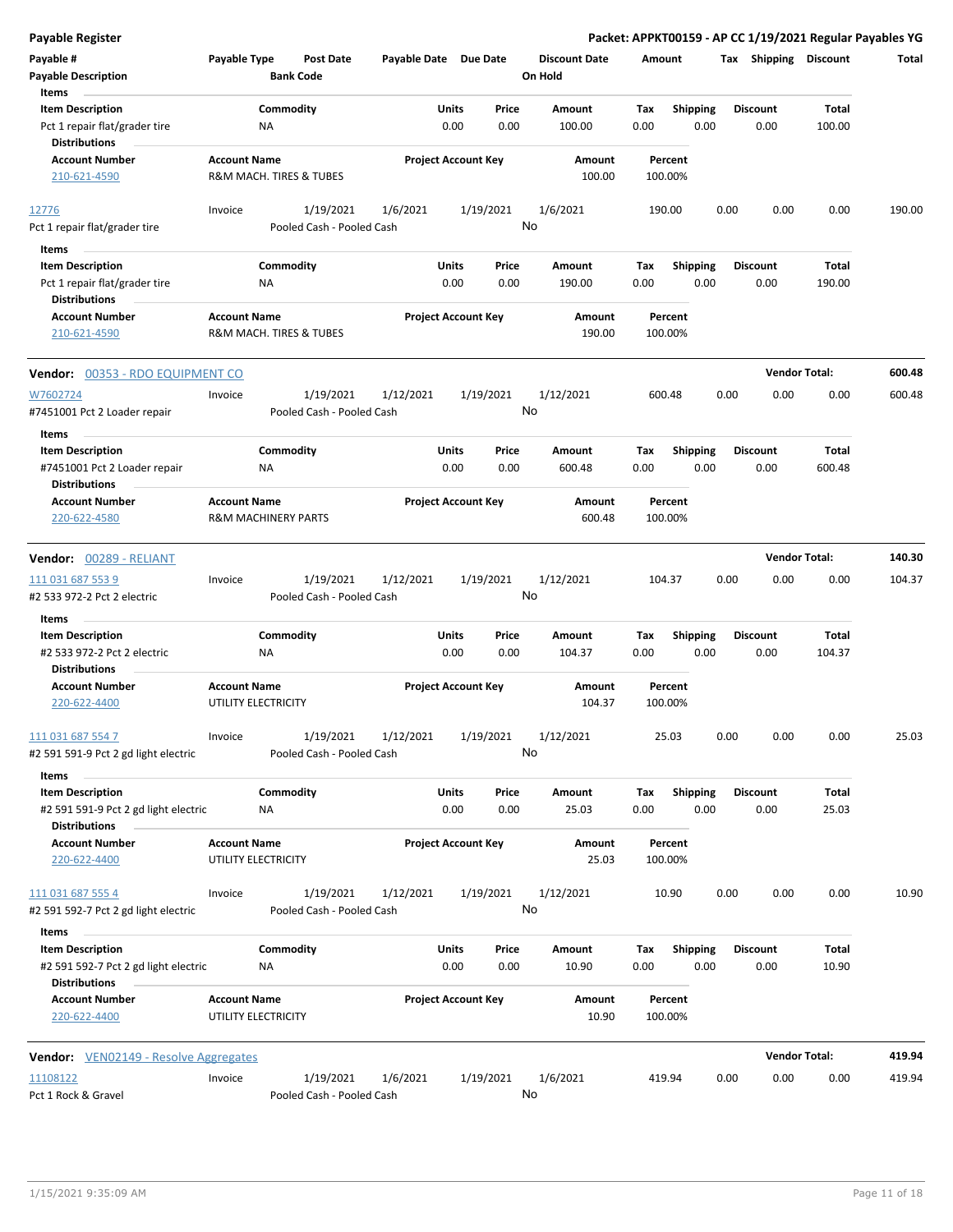| <b>Payable Register</b>                                      |                                                       |                           |                       |                            |                      |             |                         |      |                         | Packet: APPKT00159 - AP CC 1/19/2021 Regular Payables YG |          |
|--------------------------------------------------------------|-------------------------------------------------------|---------------------------|-----------------------|----------------------------|----------------------|-------------|-------------------------|------|-------------------------|----------------------------------------------------------|----------|
| Payable #                                                    | Payable Type                                          | <b>Post Date</b>          | Payable Date Due Date |                            | <b>Discount Date</b> | Amount      |                         |      | Tax Shipping Discount   |                                                          | Total    |
| <b>Payable Description</b>                                   |                                                       | <b>Bank Code</b>          |                       |                            | On Hold              |             |                         |      |                         |                                                          |          |
| Items                                                        |                                                       |                           |                       |                            |                      |             |                         |      |                         |                                                          |          |
| <b>Item Description</b>                                      |                                                       | Commodity                 | Units                 | Price                      | Amount               | Tax         | <b>Shipping</b>         |      | <b>Discount</b>         | Total                                                    |          |
| Pct 1 Rock & Gravel                                          | NA                                                    |                           |                       | 0.00<br>0.00               | 419.94               | 0.00        | 0.00                    |      | 0.00                    | 419.94                                                   |          |
| <b>Distributions</b>                                         |                                                       |                           |                       |                            |                      |             |                         |      |                         |                                                          |          |
| <b>Account Number</b>                                        | <b>Account Name</b>                                   |                           |                       | <b>Project Account Key</b> | Amount               |             | Percent                 |      |                         |                                                          |          |
| 210-621-3410                                                 | R&B MAT. ROCK & GRAVEL                                |                           |                       |                            | 419.94               |             | 100.00%                 |      |                         |                                                          |          |
| Vendor: 00191 - SANSOM'S TRUCK PARTS                         |                                                       |                           |                       |                            |                      |             |                         |      |                         | <b>Vendor Total:</b>                                     | 708.95   |
| 219003                                                       | Invoice                                               | 1/19/2021                 | 12/3/2020             | 1/19/2021                  | 12/3/2020            |             | 14.95                   | 0.00 | 0.00                    | 0.00                                                     | 14.95    |
| Pct 3 dump trailer hub cap                                   |                                                       | Pooled Cash - Pooled Cash |                       |                            | No                   |             |                         |      |                         |                                                          |          |
| Items<br><b>Item Description</b>                             |                                                       | Commodity                 | Units                 | Price                      | Amount               | Tax         | <b>Shipping</b>         |      | <b>Discount</b>         | Total                                                    |          |
|                                                              | Goods                                                 |                           |                       | 1.00<br>14.95              | 14.95                | 0.00        | 0.00                    |      | 0.00                    | 14.95                                                    |          |
| Pct 3 dump trailer hub cap<br><b>Distributions</b>           |                                                       |                           |                       |                            |                      |             |                         |      |                         |                                                          |          |
| <b>Account Number</b>                                        | <b>Account Name</b>                                   |                           |                       | <b>Project Account Key</b> | Amount               |             | Percent                 |      |                         |                                                          |          |
| 230-623-4580                                                 | <b>R&amp;M MACHINERY PARTS</b>                        |                           |                       |                            | 14.95                |             | 100.00%                 |      |                         |                                                          |          |
| 61809                                                        | Invoice                                               | 1/19/2021                 | 12/7/2020             | 1/19/2021                  | 12/7/2020            |             | 294.00                  | 0.00 | 0.00                    | 0.00                                                     | 294.00   |
| Pct 3 #306 repair                                            |                                                       | Pooled Cash - Pooled Cash |                       |                            | No                   |             |                         |      |                         |                                                          |          |
| Items                                                        |                                                       |                           |                       |                            |                      |             |                         |      |                         |                                                          |          |
| <b>Item Description</b>                                      |                                                       | Commodity                 | Units                 | Price                      | Amount               | Tax         | <b>Shipping</b>         |      | <b>Discount</b>         | Total                                                    |          |
| Pct 3 #306 repair                                            | ΝA                                                    |                           |                       | 0.00<br>0.00               | 294.00               | 0.00        | 0.00                    |      | 0.00                    | 294.00                                                   |          |
| <b>Distributions</b>                                         |                                                       |                           |                       |                            |                      |             |                         |      |                         |                                                          |          |
| <b>Account Number</b>                                        | <b>Account Name</b>                                   |                           |                       | <b>Project Account Key</b> | Amount               |             | Percent                 |      |                         |                                                          |          |
| 230-623-4580                                                 | <b>R&amp;M MACHINERY PARTS</b>                        |                           |                       |                            | 294.00               |             | 100.00%                 |      |                         |                                                          |          |
| 61834                                                        | Invoice                                               | 1/19/2021                 | 12/16/2020            | 1/19/2021                  | 12/16/2020           |             | 400.00                  | 0.00 | 0.00                    | 0.00                                                     | 400.00   |
| Pct 3 Volvo muffler/clutch repair                            |                                                       | Pooled Cash - Pooled Cash |                       |                            | No                   |             |                         |      |                         |                                                          |          |
| Items                                                        |                                                       |                           |                       |                            |                      |             |                         |      |                         |                                                          |          |
| <b>Item Description</b><br>Pct 3 Volvo muffler/clutch repair | ΝA                                                    | Commodity                 | Units                 | Price<br>0.00<br>0.00      | Amount<br>400.00     | Tax<br>0.00 | <b>Shipping</b><br>0.00 |      | <b>Discount</b><br>0.00 | <b>Total</b><br>400.00                                   |          |
| <b>Distributions</b>                                         |                                                       |                           |                       |                            |                      |             |                         |      |                         |                                                          |          |
| <b>Account Number</b><br>230-623-4580                        | <b>Account Name</b><br><b>R&amp;M MACHINERY PARTS</b> |                           |                       | <b>Project Account Key</b> | Amount<br>400.00     |             | Percent<br>100.00%      |      |                         |                                                          |          |
| <b>Vendor:</b> 00817 - SMITH, THOMAS SCOTT                   |                                                       |                           |                       |                            |                      |             |                         |      |                         | <b>Vendor Total:</b>                                     | 1,944.80 |
| INV0001087                                                   | Invoice                                               | 1/19/2021                 | 12/18/2020            | 1/19/2021                  | 12/18/2020           | 1,944.80    |                         | 0.00 | 0.00                    | 0.00                                                     | 1,944.80 |
| CR-20-27418 Sewell Dst Ct                                    |                                                       | Pooled Cash - Pooled Cash |                       |                            | No                   |             |                         |      |                         |                                                          |          |
| Items                                                        |                                                       |                           |                       |                            |                      |             |                         |      |                         |                                                          |          |
| <b>Item Description</b>                                      |                                                       | Commodity                 | Units                 | Price                      | Amount               | Tax         | <b>Shipping</b>         |      | <b>Discount</b>         | Total                                                    |          |
| CR-20-27418 Sewell Dst Ct                                    | NA                                                    |                           |                       | 0.00<br>0.00               | 1,944.80             | 0.00        | 0.00                    |      | 0.00                    | 1,944.80                                                 |          |
| <b>Distributions</b>                                         |                                                       |                           |                       |                            |                      |             |                         |      |                         |                                                          |          |
| <b>Account Number</b>                                        | <b>Account Name</b><br><b>ATTORNEY FEES</b>           |                           |                       | <b>Project Account Key</b> | Amount<br>1,944.80   |             | Percent<br>100.00%      |      |                         |                                                          |          |
| 100-435-4370                                                 |                                                       |                           |                       |                            |                      |             |                         |      |                         |                                                          |          |
| Vendor: 00801 - SOLOMON, AMANDA                              |                                                       |                           |                       |                            |                      |             |                         |      |                         | <b>Vendor Total:</b>                                     | 1,358.50 |
| <b>INV0001086</b>                                            | Invoice                                               | 1/19/2021                 | 12/10/2020            | 1/19/2021                  | 12/10/2020           | 1,358.50    |                         | 0.00 | 0.00                    | 0.00                                                     | 1,358.50 |
| FA-20-44740 Reynolds Dst Ct                                  |                                                       | Pooled Cash - Pooled Cash |                       |                            | No                   |             |                         |      |                         |                                                          |          |
| Items<br><b>Item Description</b>                             |                                                       | Commodity                 | Units                 | Price                      | Amount               | Tax         | <b>Shipping</b>         |      | <b>Discount</b>         | Total                                                    |          |
| FA-20-44740 Reynolds Dst Ct                                  | NA                                                    |                           |                       | 0.00<br>0.00               | 1,358.50             | 0.00        | 0.00                    |      | 0.00                    | 1,358.50                                                 |          |
| <b>Distributions</b><br><b>Account Number</b>                | <b>Account Name</b>                                   |                           |                       | <b>Project Account Key</b> | Amount               |             | Percent                 |      |                         |                                                          |          |
| 100-435-4360                                                 | ATTORNEY FEES- CPS CASES                              |                           |                       |                            | 1,358.50             |             | 100.00%                 |      |                         |                                                          |          |
| <b>Vendor: 00202 - TEXAS ASSOCIATION OF COUNTIES</b>         |                                                       |                           |                       |                            |                      |             |                         |      |                         | <b>Vendor Total:</b>                                     | 150.00   |
| <b>INV0001095</b>                                            | Invoice                                               | 1/19/2021                 | 1/11/2021             | 1/19/2021                  | 1/11/2021            |             | 150.00                  | 0.00 | 0.00                    | 0.00                                                     | 150.00   |
| 2021 CTAT dues - D Woodson                                   |                                                       | Pooled Cash - Pooled Cash |                       |                            | No                   |             |                         |      |                         |                                                          |          |
|                                                              |                                                       |                           |                       |                            |                      |             |                         |      |                         |                                                          |          |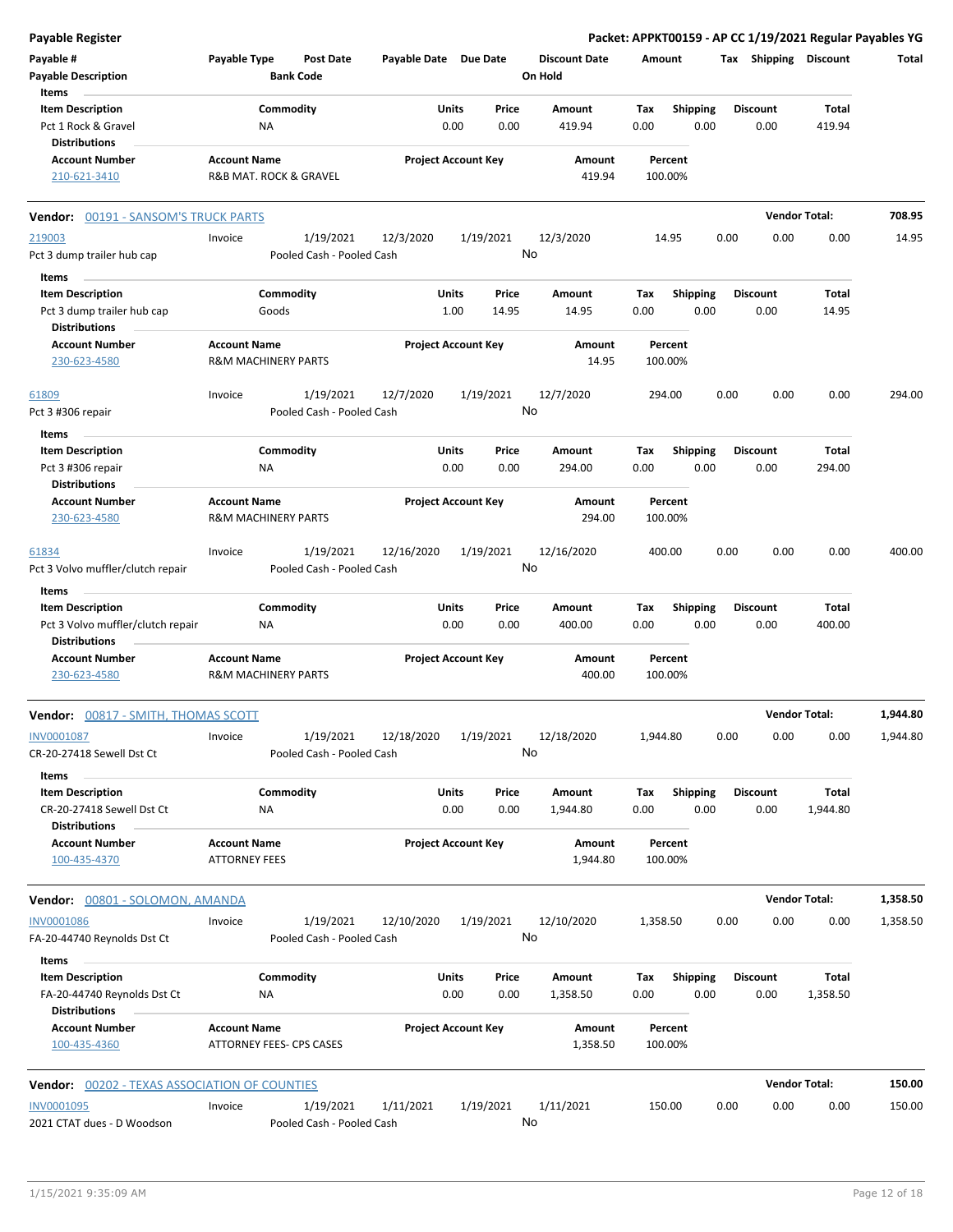| <b>Payable Register</b>                                                                       |                                    |                                        |                       |                            |               |                                 |             |                         |      |                         |                      | Packet: APPKT00159 - AP CC 1/19/2021 Regular Payables YG |
|-----------------------------------------------------------------------------------------------|------------------------------------|----------------------------------------|-----------------------|----------------------------|---------------|---------------------------------|-------------|-------------------------|------|-------------------------|----------------------|----------------------------------------------------------|
| Payable #<br><b>Payable Description</b>                                                       | Payable Type                       | <b>Post Date</b><br><b>Bank Code</b>   | Payable Date Due Date |                            |               | <b>Discount Date</b><br>On Hold | Amount      |                         |      | Tax Shipping Discount   |                      | Total                                                    |
| Items                                                                                         |                                    |                                        |                       |                            |               |                                 |             |                         |      |                         |                      |                                                          |
| <b>Item Description</b><br>2021 CTAT dues - D Woodson                                         |                                    | Commodity<br>NA                        |                       | Units<br>0.00              | Price<br>0.00 | Amount<br>150.00                | Tax<br>0.00 | <b>Shipping</b><br>0.00 |      | <b>Discount</b><br>0.00 | Total<br>150.00      |                                                          |
| <b>Distributions</b>                                                                          |                                    |                                        |                       |                            |               |                                 |             |                         |      |                         |                      |                                                          |
| <b>Account Number</b><br>100-497-4810                                                         | <b>Account Name</b><br><b>DUES</b> |                                        |                       | <b>Project Account Key</b> |               | Amount<br>150.00                |             | Percent<br>100.00%      |      |                         |                      |                                                          |
| <b>Vendor:</b> VEN02220 - Texas Center for the Judiciary                                      |                                    |                                        |                       |                            |               |                                 |             |                         |      |                         | <b>Vendor Total:</b> | 65.00                                                    |
| 28141<br>2021 Conference 2/11-12/21 L. Blake                                                  | Invoice                            | 1/19/2021<br>Pooled Cash - Pooled Cash | 12/14/2020            | 1/19/2021                  |               | 12/14/2020<br>No                |             | 65.00                   | 0.00 | 0.00                    | 0.00                 | 65.00                                                    |
| Items                                                                                         |                                    |                                        |                       |                            |               |                                 |             |                         |      |                         |                      |                                                          |
| <b>Item Description</b><br>2021 Conference 2/11-12/21 L. Blake<br><b>Distributions</b>        |                                    | Commodity<br>NA                        |                       | Units<br>0.00              | Price<br>0.00 | Amount<br>65.00                 | Тах<br>0.00 | <b>Shipping</b><br>0.00 |      | <b>Discount</b><br>0.00 | Total<br>65.00       |                                                          |
| <b>Account Number</b><br>100-435-4270                                                         | <b>Account Name</b>                | OUT OF CO TRAVEL/TRAINING              |                       | <b>Project Account Key</b> |               | Amount<br>65.00                 |             | Percent<br>100.00%      |      |                         |                      |                                                          |
| Vendor: 00265 - TEXHOMA LIMESTONE, INC.                                                       |                                    |                                        |                       |                            |               |                                 |             |                         |      |                         | <b>Vendor Total:</b> | 6,592.40                                                 |
| 8237<br>Pct 2 Rock & Gravel -hauling 1/4-9/21                                                 | Invoice                            | 1/19/2021<br>Pooled Cash - Pooled Cash | 1/11/2021             | 1/19/2021                  |               | 1/11/2021<br>No                 | 6,592.40    |                         | 0.00 | 0.00                    | 0.00                 | 6,592.40                                                 |
| Items                                                                                         |                                    |                                        |                       |                            |               |                                 |             |                         |      |                         |                      |                                                          |
| <b>Item Description</b><br>Pct 2 Rock & Gravel -hauling 1/4-9/21                              |                                    | Commodity<br>ΝA                        |                       | Units<br>0.00              | Price<br>0.00 | Amount<br>6,592.40              | Тах<br>0.00 | <b>Shipping</b><br>0.00 |      | <b>Discount</b><br>0.00 | Total<br>6,592.40    |                                                          |
| <b>Distributions</b><br><b>Account Number</b><br>220-622-3410                                 | <b>Account Name</b>                | R&B MAT. ROCK & GRAVEL                 |                       | <b>Project Account Key</b> |               | Amount<br>6,592.40              | 100.00%     | Percent                 |      |                         |                      |                                                          |
|                                                                                               |                                    |                                        |                       |                            |               |                                 |             |                         |      |                         | <b>Vendor Total:</b> | 14,400.00                                                |
| Vendor: 00120 - THE PERRONE LAW FIRM, PLLC                                                    | Invoice                            | 1/19/2021                              | 12/15/2020            | 1/19/2021                  |               | 12/15/2020                      |             |                         |      |                         | 0.00                 | 2,890.00                                                 |
| 00472<br>FA-20-44692 Anderson-Smith Dst Ct                                                    |                                    | Pooled Cash - Pooled Cash              |                       |                            |               | No                              | 2,890.00    |                         | 0.00 | 0.00                    |                      |                                                          |
| Items<br><b>Item Description</b><br>FA-20-44692 Anderson-Smith Dst Ct<br><b>Distributions</b> |                                    | Commodity<br>ΝA                        |                       | Units<br>0.00              | Price<br>0.00 | Amount<br>2,890.00              | Тах<br>0.00 | Shipping<br>0.00        |      | <b>Discount</b><br>0.00 | Total<br>2,890.00    |                                                          |
| <b>Account Number</b><br>100-435-4360                                                         | <b>Account Name</b>                | ATTORNEY FEES- CPS CASES               |                       | <b>Project Account Key</b> |               | Amount<br>2,890.00              | 100.00%     | Percent                 |      |                         |                      |                                                          |
| 00477<br>FA-20-44709 Rodriguez Dst Ct                                                         | Invoice                            | 1/19/2021<br>Pooled Cash - Pooled Cash | 12/15/2020            | 1/19/2021                  |               | 12/15/2020<br>No                | 2,420.00    |                         | 0.00 | 0.00                    | 0.00                 | 2,420.00                                                 |
| Items                                                                                         |                                    |                                        |                       |                            |               |                                 |             |                         |      |                         |                      |                                                          |
| <b>Item Description</b><br>FA-20-44709 Rodriguez Dst Ct                                       |                                    | Commodity<br>ΝA                        |                       | Units<br>0.00              | Price<br>0.00 | Amount<br>2,420.00              | Tax<br>0.00 | <b>Shipping</b><br>0.00 |      | <b>Discount</b><br>0.00 | Total<br>2,420.00    |                                                          |
| <b>Distributions</b><br><b>Account Number</b><br>100-435-4360                                 | <b>Account Name</b>                | <b>ATTORNEY FEES- CPS CASES</b>        |                       | <b>Project Account Key</b> |               | Amount<br>2,420.00              |             | Percent<br>100.00%      |      |                         |                      |                                                          |
| 00479<br>FA-20-44569 Worthington Dst Ct                                                       | Invoice                            | 1/19/2021<br>Pooled Cash - Pooled Cash | 12/15/2020            | 1/19/2021                  |               | 12/15/2020<br>No                | 2,070.00    |                         | 0.00 | 0.00                    | 0.00                 | 2,070.00                                                 |
| Items                                                                                         |                                    |                                        |                       |                            |               |                                 |             |                         |      |                         |                      |                                                          |
| <b>Item Description</b><br>FA-20-44569 Worthington Dst Ct<br><b>Distributions</b>             |                                    | Commodity<br>NA                        |                       | <b>Units</b><br>0.00       | Price<br>0.00 | Amount<br>2,070.00              | Tax<br>0.00 | <b>Shipping</b><br>0.00 |      | <b>Discount</b><br>0.00 | Total<br>2,070.00    |                                                          |
| <b>Account Number</b><br>100-435-4360                                                         | <b>Account Name</b>                | ATTORNEY FEES- CPS CASES               |                       | <b>Project Account Key</b> |               | Amount<br>2,070.00              |             | Percent<br>100.00%      |      |                         |                      |                                                          |
| 00481<br>FA-19-44524 Lingelbach Dst Ct                                                        | Invoice                            | 1/19/2021<br>Pooled Cash - Pooled Cash | 12/15/2020            | 1/19/2021                  |               | 12/15/2020<br>No                | 1,340.00    |                         | 0.00 | 0.00                    | 0.00                 | 1,340.00                                                 |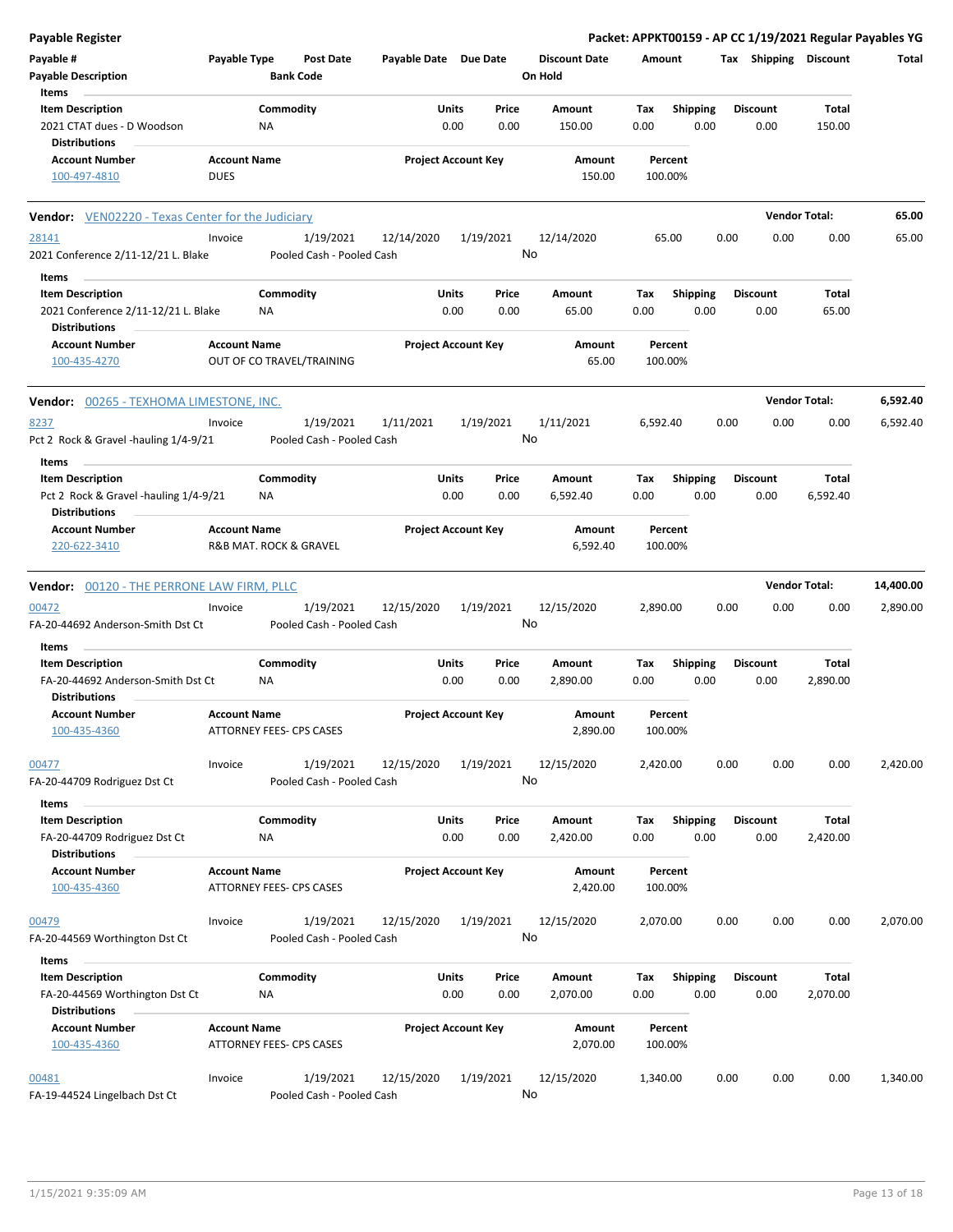| <b>Payable Register</b>                                                          |                                                        |                        |                                        |                       |               |                            |                                 |             |                         |      |                         |                      | Packet: APPKT00159 - AP CC 1/19/2021 Regular Payables YG |
|----------------------------------------------------------------------------------|--------------------------------------------------------|------------------------|----------------------------------------|-----------------------|---------------|----------------------------|---------------------------------|-------------|-------------------------|------|-------------------------|----------------------|----------------------------------------------------------|
| Payable #<br><b>Payable Description</b>                                          | Payable Type                                           | <b>Bank Code</b>       | Post Date                              | Payable Date Due Date |               |                            | <b>Discount Date</b><br>On Hold | Amount      |                         |      | Tax Shipping Discount   |                      | Total                                                    |
| Items                                                                            |                                                        |                        |                                        |                       |               |                            |                                 |             |                         |      |                         |                      |                                                          |
| <b>Item Description</b><br>FA-19-44524 Lingelbach Dst Ct<br><b>Distributions</b> |                                                        | Commodity<br><b>NA</b> |                                        |                       | Units<br>0.00 | Price<br>0.00              | Amount<br>1,340.00              | Tax<br>0.00 | <b>Shipping</b><br>0.00 |      | <b>Discount</b><br>0.00 | Total<br>1,340.00    |                                                          |
| <b>Account Number</b><br>100-435-4360                                            | <b>Account Name</b><br>ATTORNEY FEES- CPS CASES        |                        |                                        |                       |               | <b>Project Account Key</b> | Amount<br>1,340.00              |             | Percent<br>100.00%      |      |                         |                      |                                                          |
| 00482<br>FA-19-43988 Ladd Dst Ct                                                 | Invoice                                                |                        | 1/19/2021<br>Pooled Cash - Pooled Cash | 12/15/2020            |               | 1/19/2021<br>No            | 12/15/2020                      | 2,620.00    |                         | 0.00 | 0.00                    | 0.00                 | 2,620.00                                                 |
| Items                                                                            |                                                        |                        |                                        |                       |               |                            |                                 |             |                         |      |                         |                      |                                                          |
| <b>Item Description</b><br>FA-19-43988 Ladd Dst Ct<br><b>Distributions</b>       |                                                        | Commodity<br>NA        |                                        |                       | Units<br>0.00 | Price<br>0.00              | Amount<br>2,620.00              | Tax<br>0.00 | <b>Shipping</b><br>0.00 |      | <b>Discount</b><br>0.00 | Total<br>2,620.00    |                                                          |
| <b>Account Number</b><br>100-435-4360                                            | <b>Account Name</b><br>ATTORNEY FEES- CPS CASES        |                        |                                        |                       |               | <b>Project Account Key</b> | Amount<br>2,620.00              |             | Percent<br>100.00%      |      |                         |                      |                                                          |
|                                                                                  |                                                        |                        |                                        |                       |               |                            |                                 |             |                         |      |                         |                      |                                                          |
| 00487<br>FA-20-44740 Reynolds Dst Ct                                             | Invoice                                                |                        | 1/19/2021<br>Pooled Cash - Pooled Cash | 12/15/2020            |               | 1/19/2021<br>No            | 12/15/2020                      | 1,520.00    |                         | 0.00 | 0.00                    | 0.00                 | 1,520.00                                                 |
| Items                                                                            |                                                        |                        |                                        |                       |               |                            |                                 |             |                         |      |                         |                      |                                                          |
| <b>Item Description</b><br>FA-20-44740 Reynolds Dst Ct<br><b>Distributions</b>   |                                                        | Commodity<br>ΝA        |                                        |                       | Units<br>0.00 | Price<br>0.00              | Amount<br>1,520.00              | Tax<br>0.00 | <b>Shipping</b><br>0.00 |      | <b>Discount</b><br>0.00 | Total<br>1,520.00    |                                                          |
| <b>Account Number</b><br>100-435-4360                                            | <b>Account Name</b><br>ATTORNEY FEES- CPS CASES        |                        |                                        |                       |               | <b>Project Account Key</b> | Amount<br>1,520.00              |             | Percent<br>100.00%      |      |                         |                      |                                                          |
| 00488                                                                            | Invoice                                                |                        | 1/19/2021                              | 12/15/2020            |               | 1/19/2021                  | 12/15/2020                      | 1,540.00    |                         | 0.00 | 0.00                    | 0.00                 | 1,540.00                                                 |
| FA-20-44792 Zackery Dst Ct                                                       |                                                        |                        | Pooled Cash - Pooled Cash              |                       |               | No                         |                                 |             |                         |      |                         |                      |                                                          |
| Items                                                                            |                                                        |                        |                                        |                       |               |                            |                                 |             |                         |      |                         |                      |                                                          |
| <b>Item Description</b>                                                          |                                                        | Commodity              |                                        |                       | Units         | Price                      | Amount                          | Tax         | <b>Shipping</b>         |      | <b>Discount</b>         | Total                |                                                          |
| FA-20-44792 Zackery Dst Ct<br><b>Distributions</b>                               |                                                        | NA                     |                                        |                       | 0.00          | 0.00                       | 1,540.00                        | 0.00        | 0.00                    |      | 0.00                    | 1,540.00             |                                                          |
| <b>Account Number</b><br>100-435-4360                                            | <b>Account Name</b><br><b>ATTORNEY FEES- CPS CASES</b> |                        |                                        |                       |               | <b>Project Account Key</b> | Amount<br>1,540.00              |             | Percent<br>100.00%      |      |                         |                      |                                                          |
| <b>Vendor:</b> VEN02271 - Tools Plus Industries LLC                              |                                                        |                        |                                        |                       |               |                            |                                 |             |                         |      |                         | <b>Vendor Total:</b> | 293.40                                                   |
| 48958<br>Pct 2 shop supplies<br>Items                                            | Invoice                                                |                        | 1/19/2021<br>Pooled Cash - Pooled Cash | 1/4/2021              |               | 1/19/2021<br>No.           | 1/4/2021                        |             | 263.76                  | 0.00 | 29.64                   | 0.00                 | 293.40                                                   |
| <b>Item Description</b>                                                          |                                                        | Commodity              |                                        |                       | <b>Units</b>  | Price                      | Amount                          | Tax         | Shipping                |      | <b>Discount</b>         | Total                |                                                          |
| Pct 2 shop supplies- safety glasses<br><b>Distributions</b>                      |                                                        | Goods                  |                                        |                       | 12.00         | 6.99                       | 83.88                           | 0.00        | 29.64                   |      | 0.00                    | 113.52               |                                                          |
| <b>Account Number</b><br>220-622-3400                                            | <b>Account Name</b><br><b>SHOP SUPPLIES</b>            |                        |                                        |                       |               | <b>Project Account Key</b> | Amount<br>113.52                |             | Percent<br>100.00%      |      |                         |                      |                                                          |
| Items<br><b>Item Description</b>                                                 |                                                        | Commodity              |                                        |                       | <b>Units</b>  | Price                      | Amount                          | Tax         | <b>Shipping</b>         |      | <b>Discount</b>         | Total                |                                                          |
| Pct 2 shop supplies- gloves<br><b>Distributions</b>                              |                                                        | Goods                  |                                        |                       | 12.00         | 14.99                      | 179.88                          | 0.00        | 0.00                    |      | 0.00                    | 179.88               |                                                          |
| <b>Account Number</b><br>220-622-3400                                            | <b>Account Name</b><br><b>SHOP SUPPLIES</b>            |                        |                                        |                       |               | <b>Project Account Key</b> | Amount<br>179.88                |             | Percent<br>100.00%      |      |                         |                      |                                                          |
| <b>Vendor: 00654 - WILSON CULVERTS, INC.</b>                                     |                                                        |                        |                                        |                       |               |                            |                                 |             |                         |      |                         | <b>Vendor Total:</b> | 8,569.14                                                 |
| 83093                                                                            | Invoice                                                |                        | 1/19/2021                              | 1/5/2021              |               | 1/19/2021                  | 1/5/2021                        | 8,569.14    |                         | 0.00 | 0.00                    | 0.00                 | 8,569.14                                                 |
| Pct 4 culverts                                                                   |                                                        |                        | Pooled Cash - Pooled Cash              |                       |               | No                         |                                 |             |                         |      |                         |                      |                                                          |
| Items<br><b>Item Description</b>                                                 |                                                        | Commodity              |                                        |                       | Units         | Price                      | Amount                          | Tax         | <b>Shipping</b>         |      | <b>Discount</b>         | Total                |                                                          |
| Pct 4 culverts<br><b>Distributions</b>                                           |                                                        | ΝA                     |                                        |                       | 0.00          | 0.00                       | 8,569.14                        | 0.00        | 0.00                    |      | 0.00                    | 8,569.14             |                                                          |
| <b>Account Number</b>                                                            | <b>Account Name</b>                                    |                        |                                        |                       |               | <b>Project Account Key</b> | Amount                          |             | Percent                 |      |                         |                      |                                                          |
| 240-624-3420                                                                     | R&B MAT. CULVERTS                                      |                        |                                        |                       |               |                            | 8,569.14                        |             | 100.00%                 |      |                         |                      |                                                          |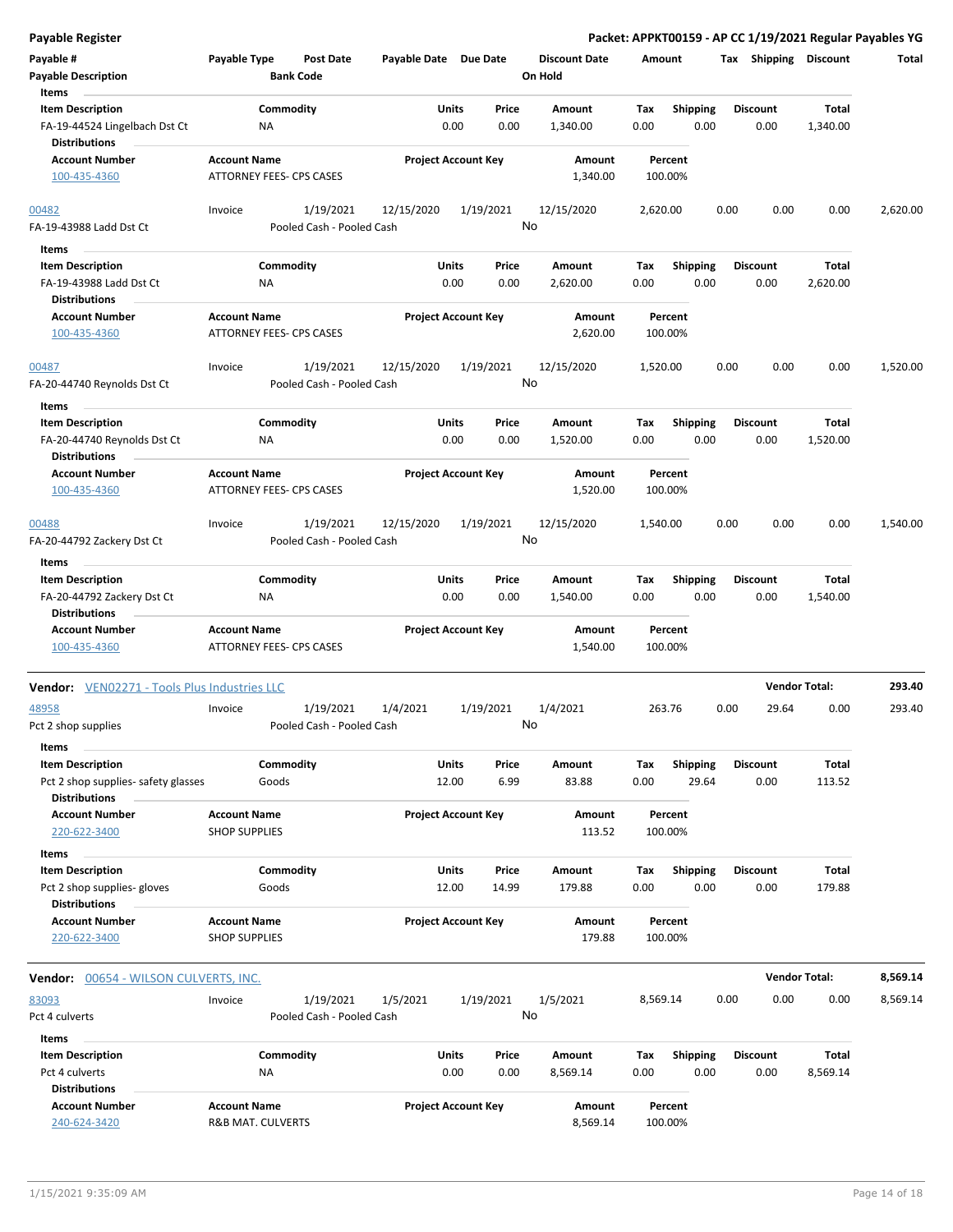| Payable Register                              |                                |                           |                       |                            |       |                      |        |                 |      |                       | Packet: APPKT00159 - AP CC 1/19/2021 Regular Payables YG |              |
|-----------------------------------------------|--------------------------------|---------------------------|-----------------------|----------------------------|-------|----------------------|--------|-----------------|------|-----------------------|----------------------------------------------------------|--------------|
| Payable #                                     | Payable Type                   | <b>Post Date</b>          | Payable Date Due Date |                            |       | <b>Discount Date</b> | Amount |                 |      | Tax Shipping Discount |                                                          | <b>Total</b> |
| <b>Payable Description</b>                    |                                | <b>Bank Code</b>          |                       |                            |       | On Hold              |        |                 |      |                       |                                                          |              |
| <b>Vendor:</b> VEN02272 - Withrow, Dean       |                                |                           |                       |                            |       |                      |        |                 |      |                       | <b>Vendor Total:</b>                                     | 178.00       |
| 0436063                                       | Invoice                        | 1/19/2021                 | 1/8/2021              | 1/19/2021                  |       | 1/8/2021             |        | 178.00          | 0.00 | 0.00                  | 0.00                                                     | 178.00       |
| Pct 2 John Deere 6310 repair                  |                                | Pooled Cash - Pooled Cash |                       |                            |       | No                   |        |                 |      |                       |                                                          |              |
| Items                                         |                                |                           |                       |                            |       |                      |        |                 |      |                       |                                                          |              |
| <b>Item Description</b>                       |                                | Commodity                 | <b>Units</b>          |                            | Price | Amount               | Tax    | <b>Shipping</b> |      | <b>Discount</b>       | <b>Total</b>                                             |              |
| Pct 2 John Deere 6310 repair                  | <b>NA</b>                      |                           |                       | 0.00                       | 0.00  | 178.00               | 0.00   | 0.00            |      | 0.00                  | 178.00                                                   |              |
| <b>Distributions</b>                          |                                |                           |                       |                            |       |                      |        |                 |      |                       |                                                          |              |
| <b>Account Number</b>                         | <b>Account Name</b>            |                           |                       | <b>Project Account Key</b> |       | Amount               |        | Percent         |      |                       |                                                          |              |
| 220-622-4580                                  | <b>R&amp;M MACHINERY PARTS</b> |                           |                       |                            |       | 178.00               |        | 100.00%         |      |                       |                                                          |              |
| 00486 - WOODSON, MARY ANN CSR, RPR<br>Vendor: |                                |                           |                       |                            |       |                      |        |                 |      | <b>Vendor Total:</b>  |                                                          | 66.00        |
| <b>INV0001090</b>                             | Invoice                        | 1/19/2021                 | 12/21/2020            | 1/19/2021                  |       | 12/21/2020           |        | 66.00           | 0.00 | 0.00                  | 0.00                                                     | 66.00        |
| 06-20-00089-CR Appeal transcript              |                                | Pooled Cash - Pooled Cash |                       |                            |       | No                   |        |                 |      |                       |                                                          |              |
| Items                                         |                                |                           |                       |                            |       |                      |        |                 |      |                       |                                                          |              |
| <b>Item Description</b>                       |                                | Commodity                 | <b>Units</b>          |                            | Price | Amount               | Tax    | <b>Shipping</b> |      | <b>Discount</b>       | <b>Total</b>                                             |              |
| 06-20-00089-CR Appeal transcript              | <b>NA</b>                      |                           |                       | 0.00                       | 0.00  | 66.00                | 0.00   | 0.00            |      | 0.00                  | 66.00                                                    |              |
| <b>Distributions</b>                          |                                |                           |                       |                            |       |                      |        |                 |      |                       |                                                          |              |
| <b>Account Number</b>                         | <b>Account Name</b>            |                           |                       | <b>Project Account Key</b> |       | Amount               |        | Percent         |      |                       |                                                          |              |
| 100-435-4340                                  | APPEAL COURT TRANSCRIPTS       |                           |                       |                            |       | 66.00                |        | 100.00%         |      |                       |                                                          |              |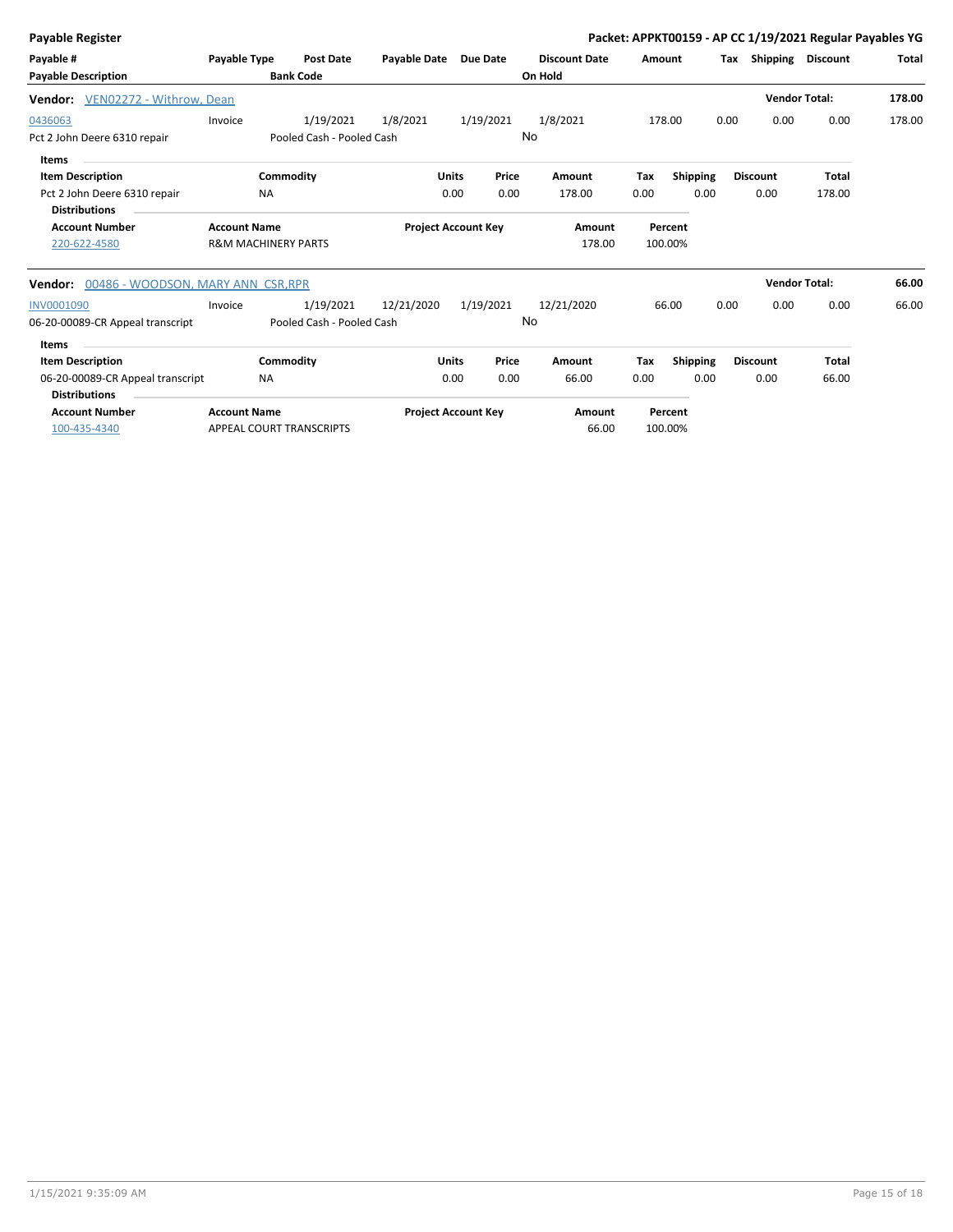## Payable Summary

| Type    | Count               | Gross      | Tax  | Shipping | <b>Discount</b> | Total      | <b>Manual Payment</b> | <b>Balance</b> |
|---------|---------------------|------------|------|----------|-----------------|------------|-----------------------|----------------|
| Invoice | 76                  | 150.336.65 | 0.00 | 29.64    | 0.00            | 150.366.29 | 0.00                  | 150,366.29     |
|         | <b>Grand Total:</b> | 150.336.65 | 0.00 | 29.64    | 0.00            | 150,366.29 | 0.00                  | 150.366.29     |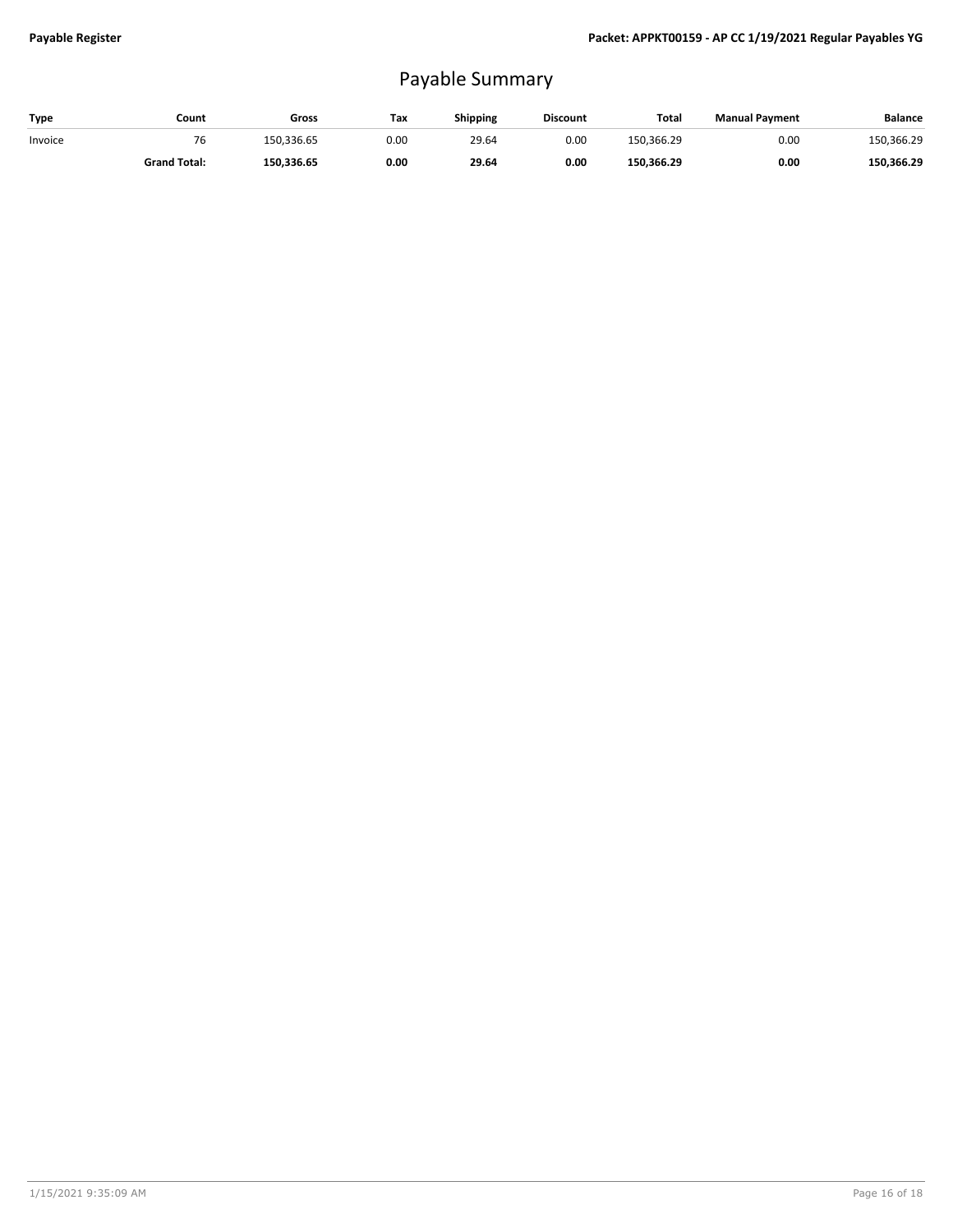## **Account Summary**

| <b>Account</b> | Name                            |        | Amount    |
|----------------|---------------------------------|--------|-----------|
| 100-403-3100   | <b>OFFICE SUPPLIES</b>          |        | 147.28    |
| 100-403-4270   | OUT OF COUNTY TRAVEL/TRAINING   |        | 250.00    |
| 100-403-4810   | <b>DUES</b>                     |        | 175.00    |
| 100-404-3110   | <b>POSTAGE</b>                  |        | 35.00     |
| 100-409-4080   | <b>COUNTY WELLNESS PROGRAM</b>  |        | 304.94    |
| 100-410-4240   | <b>INDIGENT ATTORNEY FEES</b>   |        | 2,300.00  |
| 100-435-4270   | OUT OF CO TRAVEL/TRAINING       |        | 65.00     |
| 100-435-4340   | <b>APPEAL COURT TRANSCRIPTS</b> |        | 66.00     |
| 100-435-4360   | ATTORNEY FEES- CPS CASES        |        | 15,758.50 |
| 100-435-4370   | <b>ATTORNEY FEES</b>            |        | 2,192.80  |
| 100-435-4420   | OTHER PROFESSIONAL SERV.        |        | 400.00    |
| 100-497-4270   | OUT OF COUNTY TRAVEL/TRAINING   |        | 180.00    |
| 100-497-4810   | <b>DUES</b>                     |        | 150.00    |
| 100-503-5740   | COMPUTER/WEB SOFTWARE           |        | 122.98    |
| 100-510-3150   | <b>COPIER RENTAL</b>            |        | 114.68    |
| 100-540-4170   | <b>EMS SERVICE</b>              |        | 61,666.67 |
| 100-560-3200   | <b>WEAPONS SUPPLIES</b>         |        | 399.50    |
| 100-560-3300   | AUTO EXPENSE GAS & OIL          |        | 5,316.02  |
| 100-560-4280   | PRISONER TRANSPORT              |        | 1,239.54  |
| 100-560-4320   | IMPOUNDMENT OF ESTRAY LIVESTOCK |        | 3,325.00  |
| 100-560-4540   | <b>R &amp; M AUTOMOBILES</b>    |        | 267.07    |
| 100-641-1020   | SALARY APPOINTED OFFICIAL       |        | 200.00    |
|                |                                 | Total: | 94.675.98 |

| Account      | Name                   |        | Amount |
|--------------|------------------------|--------|--------|
| 120-411-3100 | <b>OFFICE SUPPLIES</b> |        | 38.25  |
|              |                        | Total: | 38.25  |

| Account      | Name                                   |        | Amount   |
|--------------|----------------------------------------|--------|----------|
| 210-621-3400 | <b>SHOP SUPPLIES</b>                   |        | 37.10    |
| 210-621-3410 | <b>R&amp;B MAT. ROCK &amp; GRAVEL</b>  |        | 419.94   |
| 210-621-4270 | OUT OF COUNTY TRAVEL/TRAINING          |        | 350.00   |
| 210-621-4570 | <b>R&amp;M MACHINERY GAS &amp; OIL</b> |        | 2,693.85 |
| 210-621-4580 | <b>R&amp;M MACHINERY PARTS</b>         |        | 190.56   |
| 210-621-4590 | <b>R&amp;M MACH. TIRES &amp; TUBES</b> |        | 290.00   |
|              |                                        | Total: | 3.981.45 |

| Account      | Name                                   |        | Amount    |
|--------------|----------------------------------------|--------|-----------|
| 220-622-3400 | <b>SHOP SUPPLIES</b>                   |        | 1,823.14  |
| 220-622-3410 | <b>R&amp;B MAT. ROCK &amp; GRAVEL</b>  |        | 6,592.40  |
| 220-622-3440 | R&B MAT. ASPHALT/RD OIL                |        | 6,546.52  |
| 220-622-4270 | OUT OF COUNTY TRAVEL/TRAINING          |        | 225.00    |
| 220-622-4400 | UTILITY ELECTRICITY                    |        | 140.30    |
| 220-622-4570 | <b>R&amp;M MACHINERY GAS &amp; OIL</b> |        | 4,910.90  |
| 220-622-4580 | <b>R&amp;M MACHINERY PARTS</b>         |        | 1,501.80  |
| 220-622-4600 | <b>EQUIPMENT RENTAL/LEASE</b>          |        | 3,000.00  |
|              |                                        | Total: | 24.740.06 |

| Account      | Name                                   |        | Amount   |
|--------------|----------------------------------------|--------|----------|
| 230-623-3430 | R&B MAT, HARDWARE & LUMBER             |        | 16.12    |
| 230-623-4570 | <b>R&amp;M MACHINERY GAS &amp; OIL</b> |        | 7,502.90 |
| 230-623-4580 | <b>R&amp;M MACHINERY PARTS</b>         |        | 708.95   |
|              |                                        | Total: | 8,227.97 |